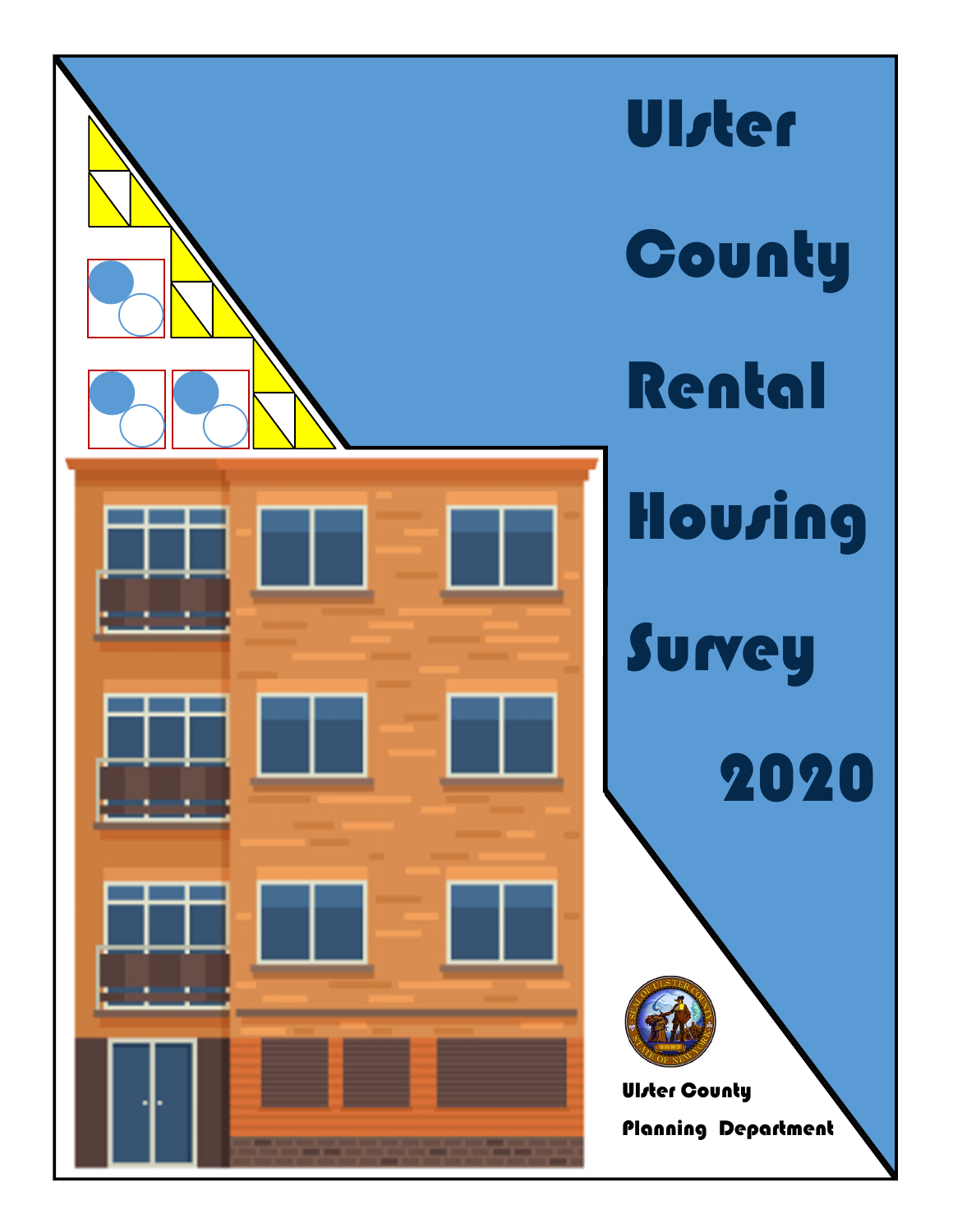# 2020 Ulster County Rental Housing Survey

**Thank you to all of our Ulster County apartment owners and managers for your participation in the survey. We could not do this without you!** 

**Ulster County Planning Department 244 Fair St. PO Box 1800 Kingston, NY 12402** 

**(845) 340-3340** 

**ulstercountyny.gov/planning** 

**June 2021** 

**Report prepared by Burt Samuelson**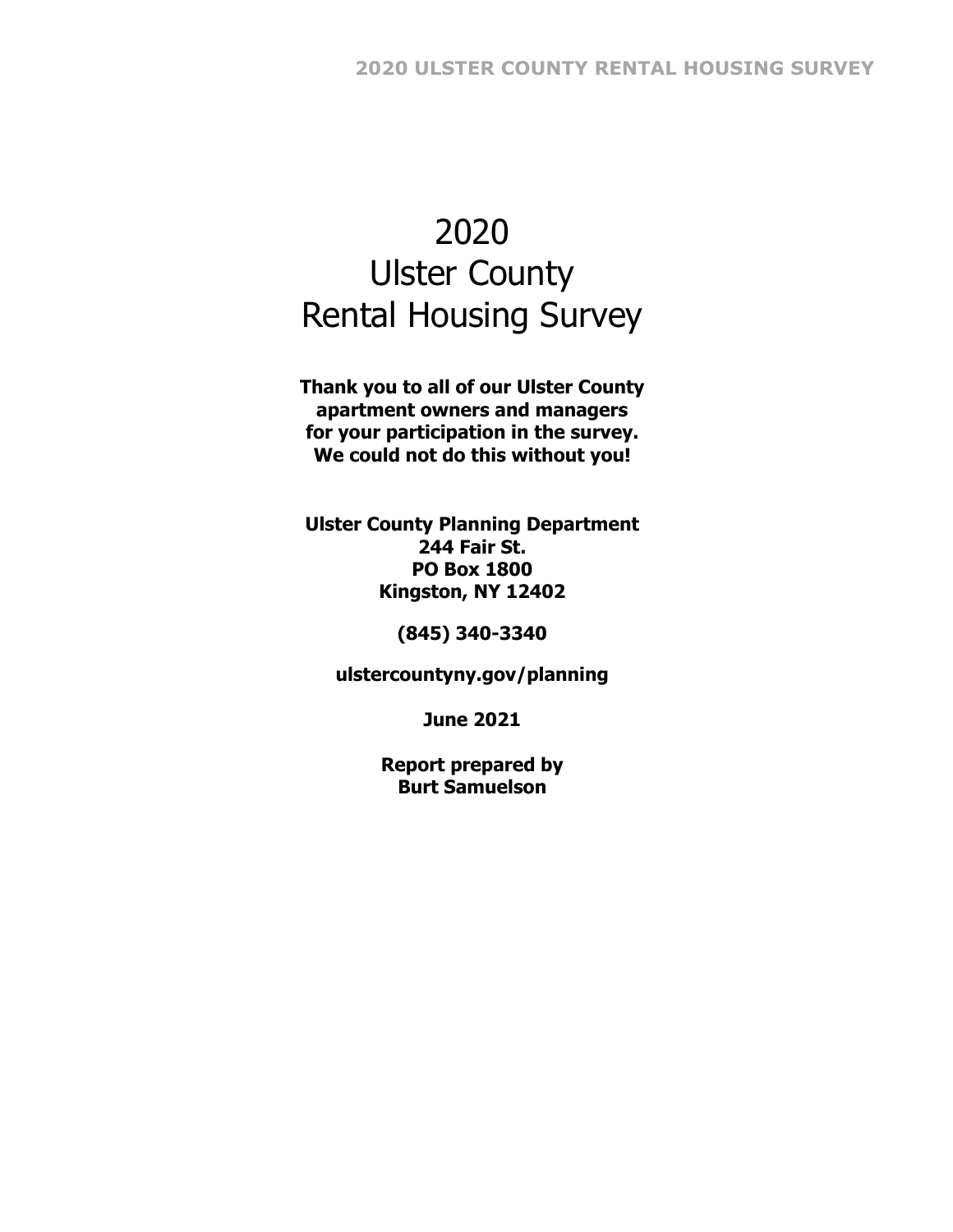## **Abstract**

- **The 2020 Rental Housing Survey was sent to 246 owners/managers. There were 95 responses for an overall response rate of 38.62%, representing 2,759 units.**
- **For Non-Subsidized Housing, the response rate was 29.05% with surveys completed for 61 properties in a sample of 210. A total of 886 units were part of the Survey from these 61 properties.**
- **For Subsidized Housing, the response rate was 94.44% with surveys completed for 34 properties in a sample of 36. These 31 properties have 1,873 units.**
- **Using the HUD definition of cost-burdened families i.e. housing expenses of 30% of household income or more, the yearly income required to support the Average Rent for Non-Subsidized Housing in 2020 without being a cost burdened is:**

| Studio   | \$28,760 |
|----------|----------|
| 1-BR     | \$44,640 |
| $2 - BR$ | \$57,560 |
| 3-BR     | \$58,840 |

- **The vacancy rate, as surveyed, for Non-Subsidized Housing in 2020 is 1.81% with 16 of 886 units vacant. The vacancy rate in 2019 was 3.51%.**
- **This 2020 Rental Housing Survey collected data for 2,939 units, including 180 units in the Advertised Rental Housing sample.**
- **Below are the average aggregate rents for Ulster County from 2016 to 2020. This metric combines market-rate rents for studio, one-bedroom, two-bedroom and threebedroom and calculates their average for each year. This is meant to give readers a general sense of whether renting a home is getting more expensive, cheaper or costing about the same.**

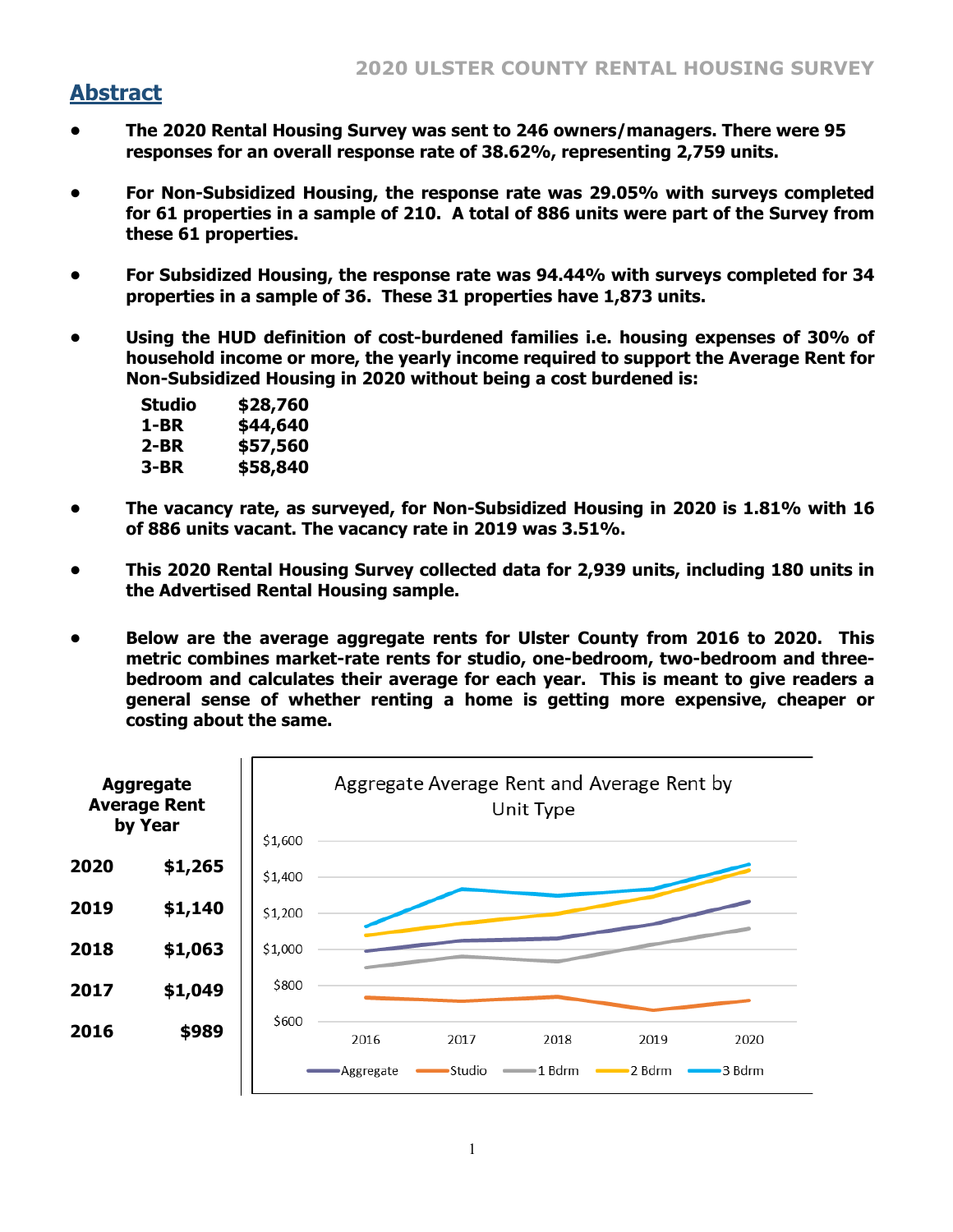## **Introduction**

This report presents fundamental information about Ulster County's rental housing market. It includes information on supply, cost and affordability. Three categories of housing units are included: **Non-Subsidized Housing, Advertised Rental Housing and Subsidized Housing.** The 2010 U.S. Decennial Census had 48,189 or 26.4% of the County's population living in rental housing. More than a quarter of our county's population lives in rental housing.

## **Methodology**

**Non-Subsidized Housing** information is derived from responses to the Ulster County Rental Housing Survey Questionnaire. The questionnaire asks for the following information:

- Number of units by size  $( #$  bedrooms)
- Monthly rent for each apartment size
- Utilities included in the rent
- Number of vacancies in each
- If waiting list was kept and if not, why?
- Number/type of units set aside for seniors/disabled

The number of questionnaires sent has varied each year as the survey evolved. It began with 32 and grew to as many as 354 in 2015. For the 2020 Survey, 210 questionnaires for market-rate rentals were sent to landlords or property managers who could complete these questionnaires or have Ulster County Planning Department staff complete them using information submitted via phone or email.

Attention has been paid to receive responses from municipalities that have been under-represented in previous years. Our goal is to correlate the percentage of units in the survey sample for each municipality with the corresponding percentage of actual rental units to make the Survey a true representative sample for the entire county. As we are dependent on the voluntary cooperation of our landlords and property managers, it doesn't always come out perfectly. In addition, the Survey has consistently reached out to major housing complexes in each municipality.

For 2020, the overall response rate was 38.62% with 95 properties responding out of a sample size of 246, which was lower than the 2019 response rate of 40.24%. The sample size in 2019 was larger at 251, with 101 properties responding to the Rental Housing Survey.

**RUPCO's Ulster County Apartment Listings** supplies data for the Advertised Rental Housing portion of this report. Ulster Publishing's **hudsonvalleyone.com** and the print edition of the **Kingston Times (Almanac Weekly)** along with **Craigslist.org** are also sources of data for Advertised Rental Housing. Ulster County Apartment Listings provide the following information for each rental unit:

- Building type (1-Family, Mobile Home, Apt.)
- Number of bedrooms
- Rental amount
- Inventory of utilities included in the rent
- Location
- Phone number of contact person
- Date available
- Source (ad, phone call)

Ulster County Planning Department staff collected data from various print and online resources. See page 9 for more details. All data were screened for duplicates.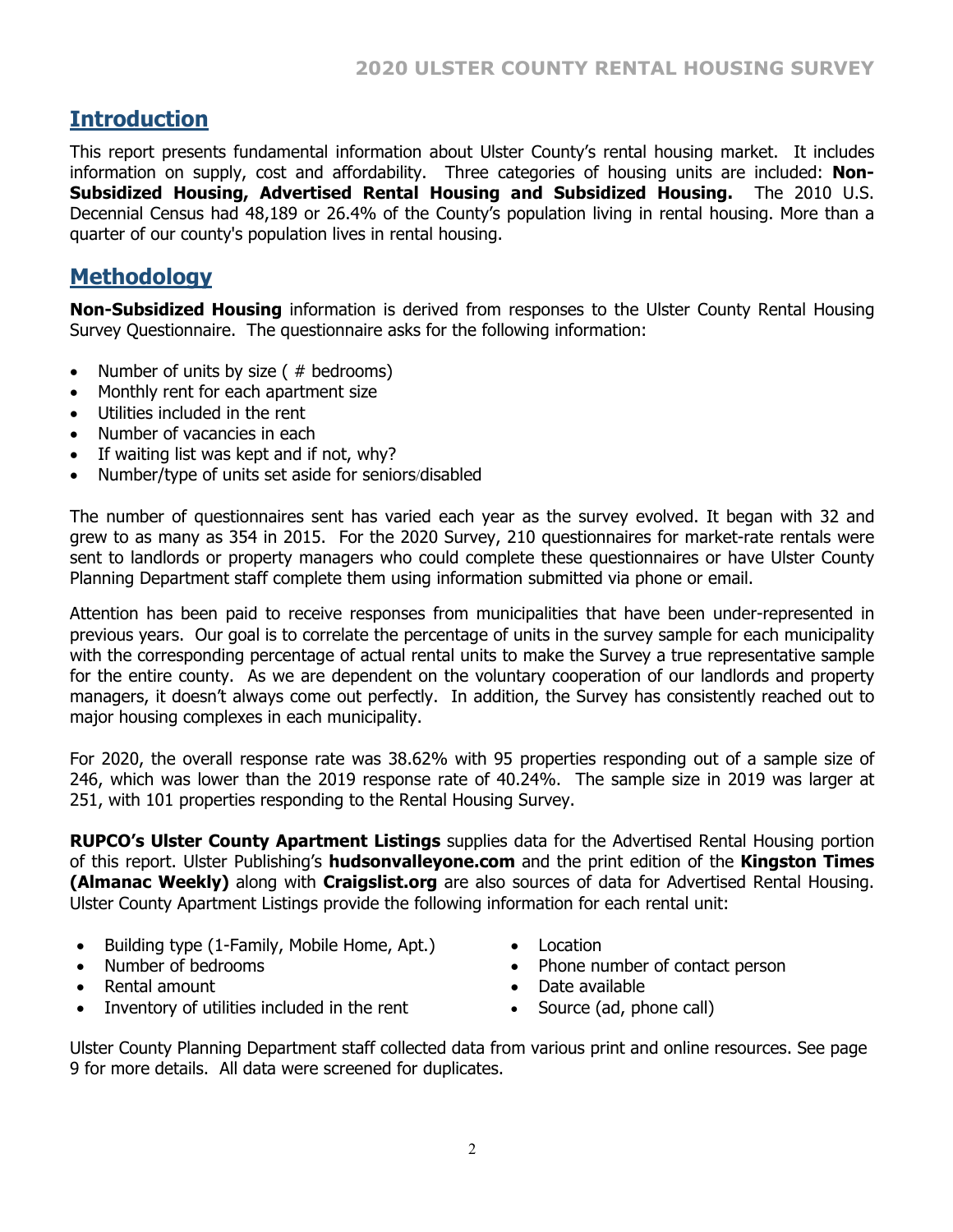**Subsidized Housing** data originates from responses to the Ulster County Rental Housing Survey Questionnaire and/or phone inquiries to update vacancy and waiting list data. Subsidized housing providers are asked to provide the same information as the Non-Subsidized Housing Questionnaire with some modification. As rental amounts for subsidized units are predicated on subsidy regulations, rental amounts were not obtained. Instead, subsidized housing providers were asked "How is rent calculated?" and "What are the income limits, if any?" Additional information requested of subsidized housing providers was:

- Target populations served (seniors, disabled, homeless, single parent)
- If waiting lists were kept because there was enough demand

# **Who Rents in Ulster County?**

According to **American Community Survey 2015 – 2019 Five-Year Estimates**, renters in Ulster County comprise many different household types. The table below illustrates the numbers and types of households of Ulster County renters.

| <b>Renter Occupied Units</b>                            |        |
|---------------------------------------------------------|--------|
| by Household Type with Presence and Age of Own Children |        |
| American Community Survey 2015-2019 Five-Year Estimates |        |
|                                                         |        |
| <b>Family Households</b>                                | 9,642  |
| Married-couple family                                   | 4,759  |
| with own children under 18 years old                    | 2,086  |
| not own children under 18 years old                     | 2,673  |
| Male householder, no spouse present                     | 1,438  |
| with own children under 18 years old                    | 876    |
| not own children under 18 years old                     | 562    |
| Female householder, no spouse present                   | 3,445  |
| with own children under 18 years old                    | 2,469  |
| not own children under 18 years old                     | 976    |
|                                                         |        |
| <b>Non-Family Households</b>                            | 12,357 |
| <b>Total Ulster County Renter Households</b>            | 2,199  |
| <b>Total Ulster County Renter Persons</b>               | 47,282 |

**Own children** in a family are sons and daughters, including stepchildren and adopted children, of the householder. Similarly, "own" children in a subfamily are sons and daughters of the married couple or parent in the subfamily. (All children shown as members of related subfamilies are own children of the person(s) maintaining the subfamily.) For each type of family unit identified in the Current Population Survey (a joint program of the U.S. Census Bureau and U.S. Bureau of Labor Statistics), the count of "own children under 18 years old" is limited to never-married children; however, "own children under 25" and "own children of any age," as the terms are used here, include all children regardless of marital status. The counts include never-married children living away from home in college dormitories.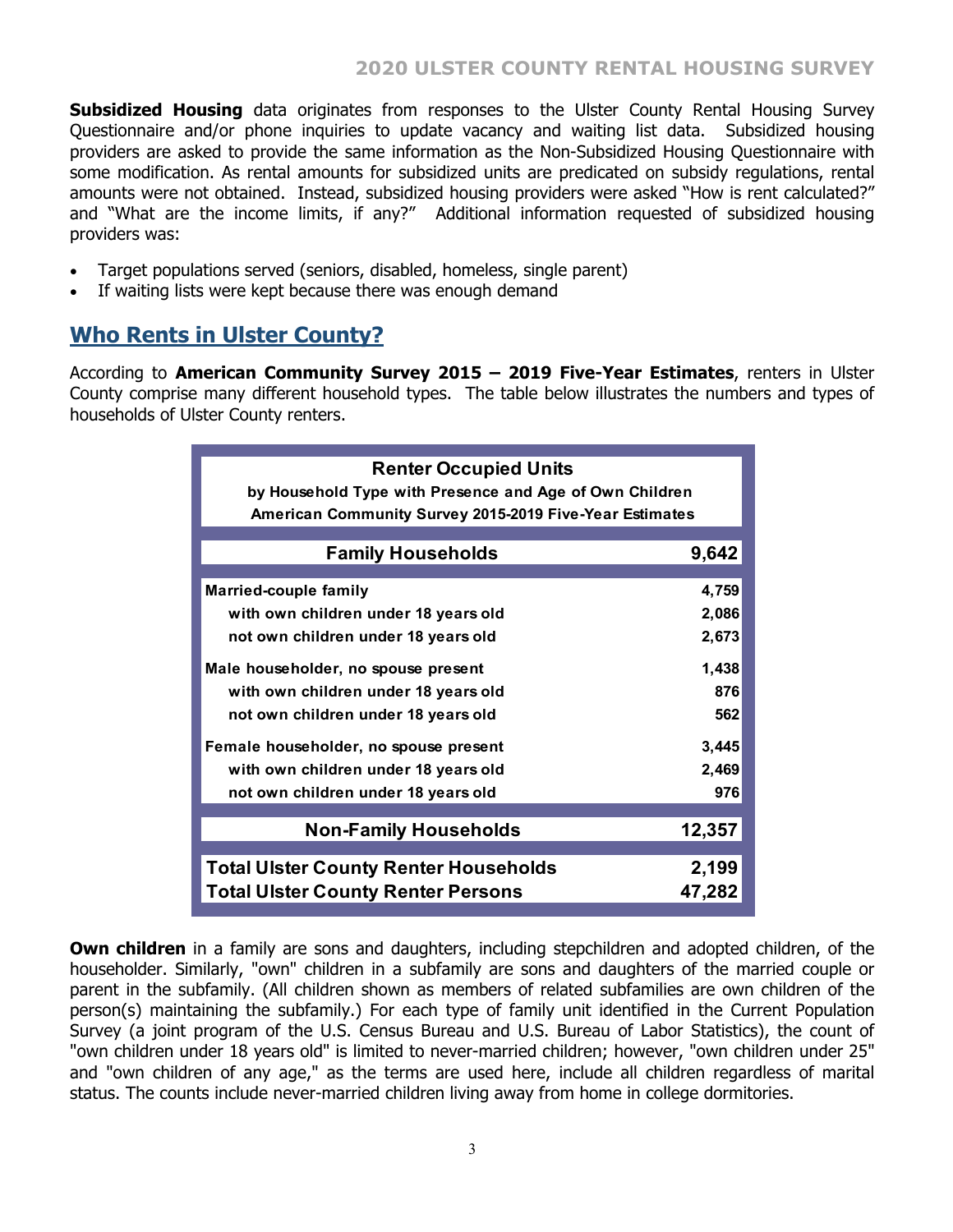# **Comparison**

The chart below compares 2010 Census rental housing data with the 2020 Rental Survey sample.

| 2010 Census Rental - 2020 Survey Sample Comparison<br>by Municipality |                                |                        |                                |                |  |                         |                         |                           |                           |                         |  |  |  |
|-----------------------------------------------------------------------|--------------------------------|------------------------|--------------------------------|----------------|--|-------------------------|-------------------------|---------------------------|---------------------------|-------------------------|--|--|--|
|                                                                       |                                |                        |                                |                |  |                         |                         |                           |                           |                         |  |  |  |
|                                                                       |                                | <b>Census Data</b>     |                                |                |  |                         |                         | <b>Rental Survey Data</b> |                           |                         |  |  |  |
| <b>Municipality</b>                                                   | <b>Housing</b><br><b>Units</b> | Rental<br><b>Units</b> | % Rentals % County<br>in Muni. | <b>Rentals</b> |  | Non-S.<br><b>Units</b>  | Advtsd.<br><b>Units</b> | Subs.<br><b>Units</b>     | <b>Total</b><br>in Survey | %Survey<br><b>Units</b> |  |  |  |
|                                                                       |                                |                        |                                |                |  |                         |                         |                           |                           |                         |  |  |  |
| <b>Ellenville</b>                                                     | 1.845                          | 914                    | 49.5%                          | 4.0%           |  | 56                      | 32                      | 206                       | 294                       | 10.0%                   |  |  |  |
| Denning                                                               | 531                            | 64                     | 12.1%                          | 0.3%           |  |                         |                         |                           |                           |                         |  |  |  |
| <b>Esopus</b>                                                         | 3,969                          | 1,031                  | 26.0%                          | 4.5%           |  |                         | 8                       |                           | 8                         | 0.3%                    |  |  |  |
| Gardiner                                                              | 2.610                          | 534                    | 20.5%                          | 2.3%           |  | $\overline{\mathbf{4}}$ | $\overline{2}$          |                           | 6                         | 0.2%                    |  |  |  |
| Hardenburgh                                                           | 344                            | 31                     | 9.0%                           | 0.1%           |  |                         |                         |                           |                           |                         |  |  |  |
| <b>Hurley</b>                                                         | 3,069                          | 399                    | 13.0%                          | 1.7%           |  | 4                       | 1                       |                           | 5                         | 0.2%                    |  |  |  |
| Kingston (C)                                                          | 11,147                         | 5,897                  | 52.9%                          | 25.8%          |  | 308                     | 44                      | 901                       | 1,253                     | 42.6%                   |  |  |  |
| Kingston (T)                                                          | 432                            | 60                     | 13.9%                          | 0.3%           |  |                         |                         |                           |                           |                         |  |  |  |
| Lloyd                                                                 | 4.419                          | 1,362                  | 30.8%                          | 6.0%           |  | 143                     | 24                      | 51                        | 218                       | 7.4%                    |  |  |  |
| <b>Marbletown</b>                                                     | 2,989                          | 482                    | 16.1%                          | 2.1%           |  |                         | 3                       |                           | 3                         | 0.1%                    |  |  |  |
| Marlborough                                                           | 3,644                          | 1,084                  | 29.7%                          | 4.7%           |  | 27                      | 5                       | 114                       | 146                       | 5.0%                    |  |  |  |
| <b>New Paltz</b>                                                      | 6,828                          | 3,399                  | 49.8%                          | 14.9%          |  | 90                      | 14                      | 24                        | 128                       | 4.4%                    |  |  |  |
| Olive                                                                 | 2.498                          | 423                    | 16.9%                          | 1.9%           |  |                         | 4                       | 19                        | 23                        | 0.8%                    |  |  |  |
| <b>Plattekill</b>                                                     | 4,242                          | 1,174                  | 27.7%                          | 5.1%           |  | 88                      | 7                       |                           | 95                        | 3.2%                    |  |  |  |
| <b>Rochester</b>                                                      | 4,019                          | 707                    | 17.6%                          | 3.1%           |  |                         | 3                       | 9                         | 12                        | 0.4%                    |  |  |  |
| <b>Rosendale</b>                                                      | 2,897                          | 742                    | 25.6%                          | 3.2%           |  |                         | 5                       | 40                        | 45                        | 1.5%                    |  |  |  |
| <b>Saugerties</b>                                                     | 11,108                         | 3.748                  | 33.7%                          | 16.4%          |  | 126                     | 12                      | 98                        | 236                       | 8.0%                    |  |  |  |
| <b>Shandaken</b>                                                      | 2,776                          | 519                    | 18.7%                          | 2.3%           |  | 5                       |                         |                           | 5                         | 0.2%                    |  |  |  |
| Shawangunk                                                            | 4,333                          | 883                    | 20.4%                          | 3.9%           |  | 12                      | 4                       | 24                        | 40                        | 1.4%                    |  |  |  |
| <b>Ulster</b>                                                         | 5,368                          | 1,574                  | 29.3%                          | 6.9%           |  |                         | 5                       | 311                       | 316                       | 10.8%                   |  |  |  |
| Wawarsing                                                             | 6,211                          | 1,871                  | 30.1%                          | 8.2%           |  | $\overline{7}$          | 3                       |                           | 10                        | 0.3%                    |  |  |  |
| Woodstock                                                             | 4,157                          | 793                    | 19.1%                          | 3.5%           |  | 16                      | 4                       | 76                        | 96                        | 3.3%                    |  |  |  |
| <b>Total</b>                                                          | 89,436                         | 27,691                 | 29.4%                          | 100%           |  | 886                     | 180                     | 1873                      | 2,939                     | 100%                    |  |  |  |

Municipalities with the highest number of non-subsidized rental units sampled for the Survey are in the City of Kingston, Lloyd and Saugerties (town and village). The City of Kingston and Lloyd also had the most advertised rentals sampled for the Survey.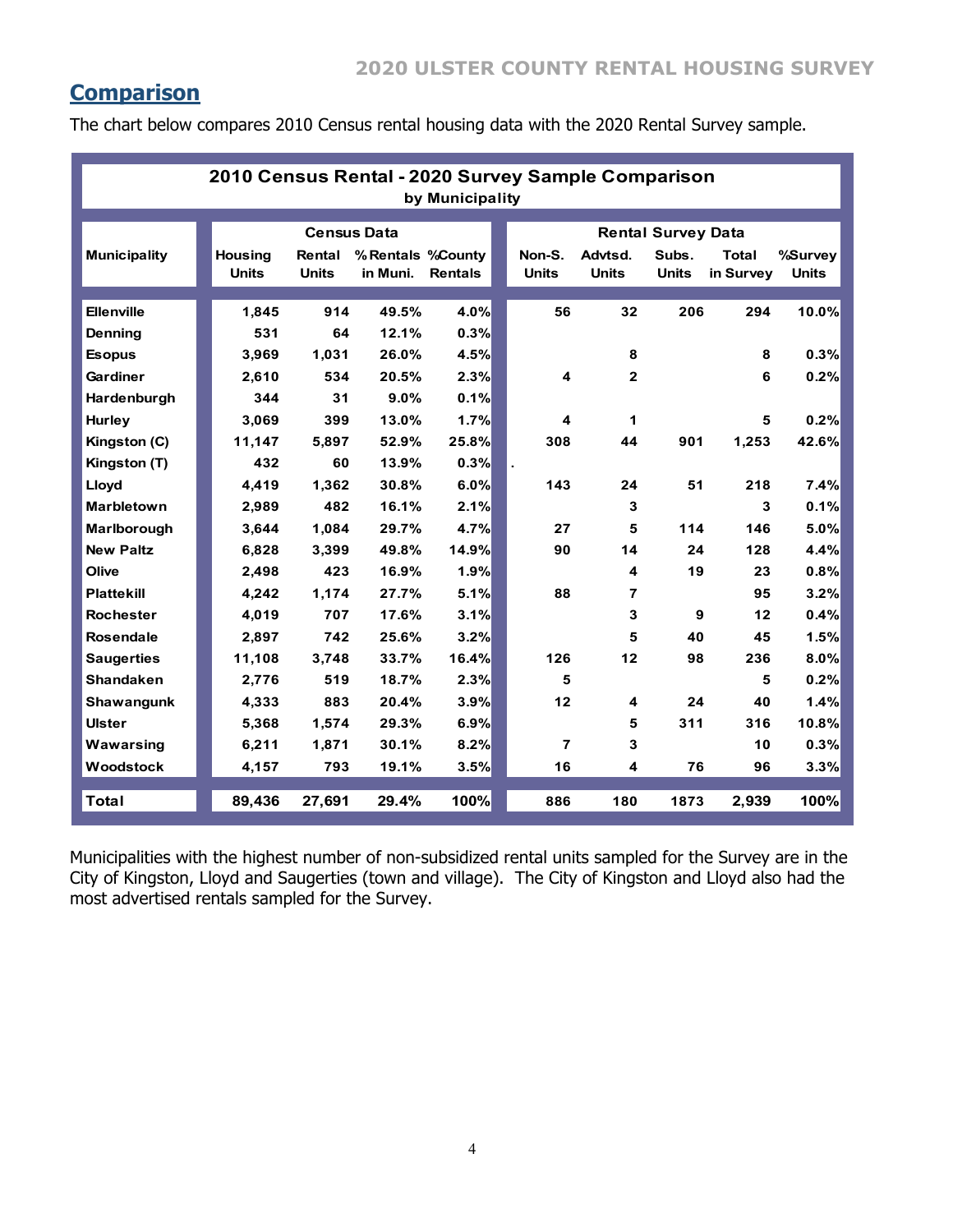# **Non-Subsidized Housing**

| <b>2020 Non-Subsidized Apartments</b><br><b>Sample by Municipality / Unit Size</b> |                    |               |              |       |              |  |  |  |  |  |  |  |
|------------------------------------------------------------------------------------|--------------------|---------------|--------------|-------|--------------|--|--|--|--|--|--|--|
| <b>Municipality</b>                                                                | <b>Total Units</b> | <b>Studio</b> | 1 BR         | 2 BR  | 3 BR         |  |  |  |  |  |  |  |
| <b>Ellenville</b>                                                                  | 56                 |               | 22           | 22    | 12           |  |  |  |  |  |  |  |
| <b>Esopus</b>                                                                      | 0                  |               |              |       |              |  |  |  |  |  |  |  |
| Gardiner                                                                           | 4                  |               | 3            | 1     |              |  |  |  |  |  |  |  |
| <b>Hurley</b>                                                                      | 4                  |               | 1            | 3     |              |  |  |  |  |  |  |  |
| Kingston (C)                                                                       | 308                | 5             | 185          | 96    | 22           |  |  |  |  |  |  |  |
| Lloyd                                                                              | 143                | 17            | 64           | 60    | 2            |  |  |  |  |  |  |  |
| <b>Marbletown</b>                                                                  | O                  |               |              |       |              |  |  |  |  |  |  |  |
| Marlborough                                                                        | 27                 | 1             | 17           | 7     | $\mathbf{2}$ |  |  |  |  |  |  |  |
| <b>New Paltz</b>                                                                   | 90                 | 1             | 4            | 82    | 3            |  |  |  |  |  |  |  |
| Olive                                                                              | 0                  |               |              |       |              |  |  |  |  |  |  |  |
| <b>Plattekill</b>                                                                  | 88                 | 4             | 23           | 47    | 14           |  |  |  |  |  |  |  |
| <b>Rochester</b>                                                                   | 0                  |               |              |       |              |  |  |  |  |  |  |  |
| Rosendale                                                                          | U                  |               |              |       |              |  |  |  |  |  |  |  |
| <b>Saugerties</b>                                                                  | 126                | 4             | 66           | 56    |              |  |  |  |  |  |  |  |
| <b>Shandaken</b>                                                                   | 5                  |               | 5            |       |              |  |  |  |  |  |  |  |
| <b>Shawangunk</b>                                                                  | 12                 |               | $\mathbf{2}$ | 10    |              |  |  |  |  |  |  |  |
| <b>Ulster</b>                                                                      | 0                  |               |              |       |              |  |  |  |  |  |  |  |
| Wawarsing                                                                          | 7                  | 3             | 3            |       | 1            |  |  |  |  |  |  |  |
| <b>Woodstock</b>                                                                   | 16                 | $\mathbf{2}$  | 6            | 5     | 3            |  |  |  |  |  |  |  |
| <b>Total</b>                                                                       | 886                | 37            | 401          | 389   | 59           |  |  |  |  |  |  |  |
| % of Total                                                                         |                    | 4.2%          | 45.3%        | 43.9% | 6.7%         |  |  |  |  |  |  |  |

#### **Non-Subsidized Housing** units

are rental housing units, regardless of the number of units in the structure, which do not have rental rates based on income eligibility.

For non-subsidized housing, a total of 210 Surveys were distributed with 61 responses received for a response rate of 29.05%. Numerous towns did not have properties with responses, likely due to the pandemic.

One- and two-bedroom units compose 89.2% of the responses. At 4.2%, the percentage of studios continued to decrease, going from 5.8% in 2019 and 7.0% in the 2018 samples. Threebedroom units increased from 6.6% last year to 6.7%.

#### **Non-Subsidized Apartments 2020 Average and Median Rent by Municipality / Unit Size**

| <b>Municipality</b>  | # Units | <b>Studios</b> |     |               |    |         | <b>BR</b> |         |             | <u>2 BR</u> | 3 BR    |         |
|----------------------|---------|----------------|-----|---------------|----|---------|-----------|---------|-------------|-------------|---------|---------|
|                      |         | Avg            |     | <b>Median</b> |    | Avg     |           | Median  | Avg         | Median      | Avg     | Median  |
| <b>Ellenville</b>    | 56      |                |     |               | \$ | 921     | \$        | 921     | \$1,200     | \$1,200     | \$1,400 | \$1,400 |
| <b>Esopus</b>        | 0       |                |     |               |    |         |           |         |             |             |         |         |
| <b>Gardiner</b>      | 4       |                |     |               | \$ | 1,053   | \$        | 1,053   | \$1,320     | \$1,320     |         |         |
| <b>Hurley</b>        | 4       |                |     |               | \$ | 925     | S.        | 925     | \$<br>1,050 | \$1,050     |         |         |
| Kingston (C)         | 308     | \$<br>675      | \$  | 650           | \$ | 1,235   | \$        | 1,350   | \$1,418     | \$1,550     | \$1,498 | \$1,622 |
| Lloyd                | 143     | \$<br>726      | \$  | 750           | \$ | 1,022   | S         | 900     | 1,601<br>\$ | \$1,750     | \$1,550 | \$1,550 |
| <b>Marbletown</b>    | 0       |                |     |               |    |         |           |         |             |             |         |         |
| Marlborough          | 27      | \$<br>725      | \$  | 725           | \$ | 847     | \$        | 875     | \$1,161     | \$1,100     | \$1,475 | \$1,475 |
| <b>New Paltz</b>     | 90      | \$<br>675      | \$  | 675           | \$ | 950     | \$        | 950     | \$1,665     | \$1,700     | \$2,000 | \$2,300 |
| Olive                | 0       |                |     |               |    |         |           |         |             |             |         |         |
| <b>Plattekill</b>    | 88      | \$<br>794      | -\$ | 825           | \$ | 921     | \$        | 900     | \$1,127     | \$1,078     | \$1,404 | \$1,500 |
| <b>Rochester</b>     | 0       |                |     |               |    |         |           |         |             |             |         |         |
| Rosendale            | 0       |                |     |               |    |         |           |         |             |             |         |         |
| <b>Saugerties</b>    | 126     | \$<br>705      | \$  | 693           | \$ | 1,166   | \$        | 1,095   | \$1,455     | \$1,575     |         |         |
| <b>Shandaken</b>     | 5       |                |     |               | \$ | 570     | S         | 550     |             |             |         |         |
| Shawangunk           | 12      |                |     |               | \$ | 900     | \$        | 900     | \$1,130     | \$1,200     |         |         |
| <b>Ulster</b>        | 0       |                |     |               |    |         |           |         |             |             |         |         |
| Wawarsing            | 7       | \$<br>683      | \$  | 683           | \$ | 803     | \$        | 803     | \$1,250     | \$1,250     |         |         |
| <b>Woodstock</b>     | 16      | \$<br>730      | \$  | 730           | \$ | 960     | \$        | 960     | \$<br>1,270 | \$1,200     | \$1,350 | \$1,350 |
|                      |         |                |     |               |    |         |           |         |             |             |         |         |
| <b>Ulster County</b> | 886     | \$<br>719      | \$  | 725           |    | \$1,116 |           | \$1,115 | \$1,439     | \$1,550     | \$1,471 | \$1,495 |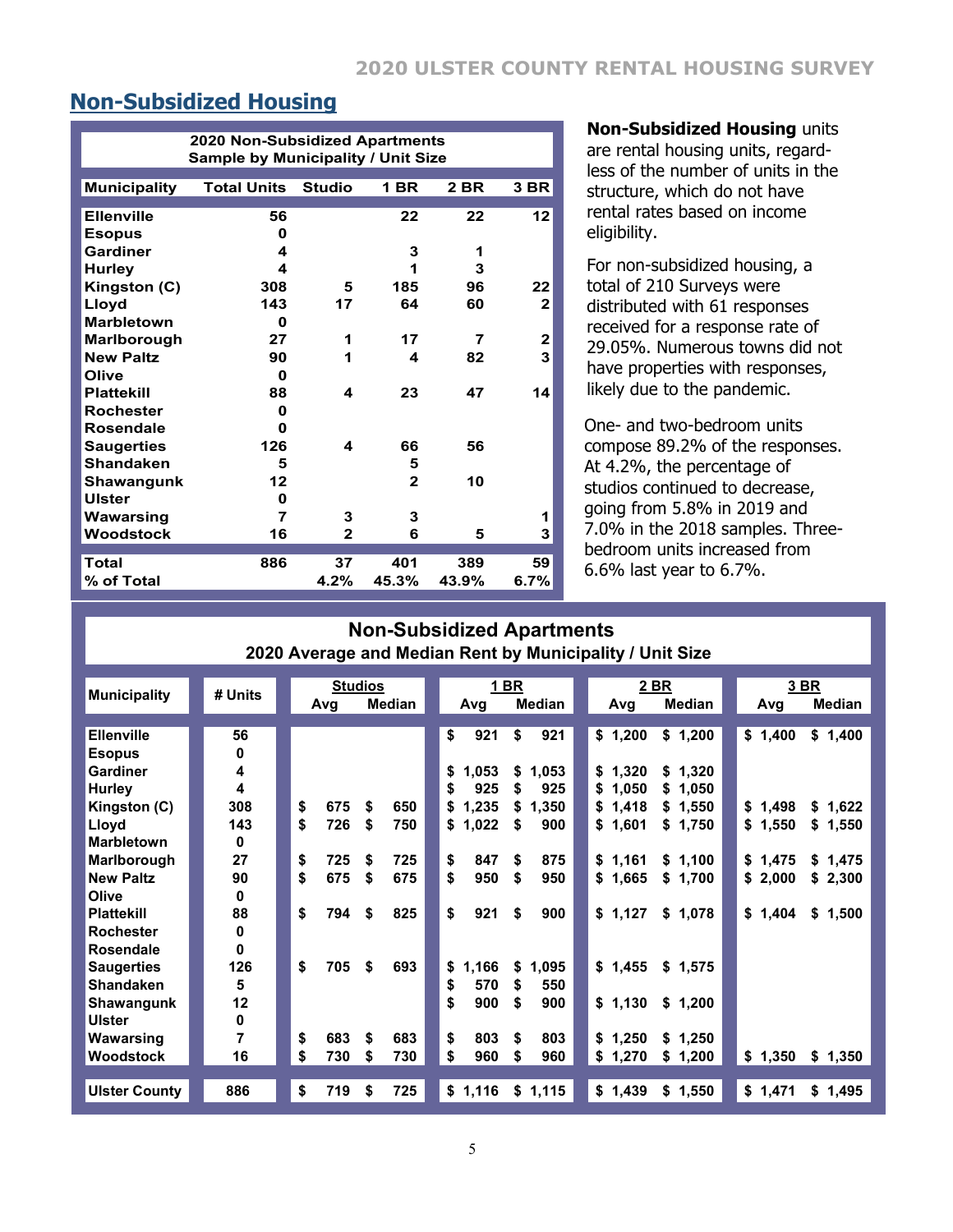| <b>Non-Subsidized Apartments</b><br><b>Average Rent Over Time</b>                                            |                                                                                  |                                                                                                |                                                                                  |                                                                                                    |                                                                                  |                                                                                                            |                                                                                  |                                                                                                                            |  |  |  |  |
|--------------------------------------------------------------------------------------------------------------|----------------------------------------------------------------------------------|------------------------------------------------------------------------------------------------|----------------------------------------------------------------------------------|----------------------------------------------------------------------------------------------------|----------------------------------------------------------------------------------|------------------------------------------------------------------------------------------------------------|----------------------------------------------------------------------------------|----------------------------------------------------------------------------------------------------------------------------|--|--|--|--|
| Year / Unit Size                                                                                             |                                                                                  | <b>Studio</b>                                                                                  |                                                                                  | <b>1 BR</b>                                                                                        |                                                                                  | 2 BR                                                                                                       |                                                                                  | 3 BR                                                                                                                       |  |  |  |  |
| 2005<br>2006<br>2007<br>2008<br>2009<br>2010<br>2011<br>2014<br>2015<br>2016<br>2017<br>2018<br>2019<br>2020 | \$<br>\$<br>\$<br>\$<br>\$<br>\$<br>\$<br>\$<br>\$<br>\$<br>\$<br>\$<br>\$<br>\$ | 527<br>549<br>562<br>592<br>567<br>603<br>564<br>677<br>688<br>735<br>713<br>736<br>662<br>719 | \$<br>\$<br>\$<br>\$<br>\$<br>\$<br>\$<br>\$<br>\$<br>\$<br>\$<br>\$<br>\$<br>\$ | 732<br>752<br>763<br>779<br>786<br>821<br>796<br>887<br>880<br>900<br>963<br>933<br>1,028<br>1,116 | \$<br>\$<br>\$<br>\$<br>\$<br>\$<br>\$<br>\$<br>\$<br>\$<br>\$<br>\$<br>\$<br>\$ | 880<br>916<br>932<br>961<br>966<br>994<br>959<br>1,023<br>959<br>1,079<br>1,143<br>1,198<br>1,294<br>1,439 | \$<br>\$<br>\$<br>\$<br>\$<br>\$<br>\$<br>\$<br>\$<br>\$<br>\$<br>\$<br>\$<br>\$ | 1,063<br>1,095<br>1,129<br>1,108<br>1,119<br>1,165<br>1,147<br>1,153<br>1,184<br>1,127<br>1,336<br>1,296<br>1,337<br>1,471 |  |  |  |  |
| % Chg. '19-'20<br>% Chg. '16-'20                                                                             |                                                                                  | 8.6%<br>$-2.2%$                                                                                |                                                                                  | 8.6%<br>24.0%                                                                                      |                                                                                  | 11.2%<br>33.4%                                                                                             |                                                                                  | 10.0%<br>30.5%                                                                                                             |  |  |  |  |
| 2020 Income Required<br>w/out Rent Burden                                                                    |                                                                                  | \$28,760                                                                                       |                                                                                  | \$44,640                                                                                           |                                                                                  | \$57,560                                                                                                   |                                                                                  | \$58,840                                                                                                                   |  |  |  |  |

Two-bedroom units had the highest rent increases in the Survey. The average rent increased 11.2% from 2019 to 2020, and 33.4% from 2016 to 2020. The median rent increased 19.2% from 2019 to 2020 and 47.9% from 2016 to 2020. Two-bedroom units have seen increased average rents in the last five surveys.

One-bedroom units saw an increase in average rents. Although, the increase of 8.6% from 2019 to 2020, was lower than the 10.2% seen from 2018 to 2019. The median rent from 2019 to 2020 decreased 2.2%, after increasing 26.7% from 2018 to 2019. The average and median rents over a five-year period were between twenty and thirty percent in the 2019 and 2020 surveys. Earlier surveys had even higher percentage increases for five-year periods.

Three-bedroom units saw increases in rent comparable to one- and two-bedroom units from the last two surveys. Studio rents decreased or saw no change in the last few surveys but had sizable increases in the average and median rents from 2019 to 2020. The statistics for studios over a five-year period still reflect earlier years with decreases or no change.

|                                           |               | <b>Non-Subsidized Apartments</b><br><b>Median Rent Over Time</b> |             |             |
|-------------------------------------------|---------------|------------------------------------------------------------------|-------------|-------------|
|                                           |               |                                                                  |             |             |
| Year / Unit Size                          | <b>Studio</b> | <b>1 BR</b>                                                      | 2 BR        | 3 BR        |
| 2005                                      |               |                                                                  |             |             |
| 2006                                      | \$<br>550     | \$<br>775                                                        | \$<br>900   | \$<br>1,100 |
| 2007                                      | \$<br>550     | \$<br>775                                                        | \$<br>935   | \$<br>1,100 |
| 2008                                      | \$<br>550     | \$<br>756                                                        | \$<br>960   | \$<br>1,100 |
| 2009                                      | \$<br>588     | \$<br>780                                                        | \$<br>975   | \$<br>1,155 |
| 2010                                      | \$<br>565     | \$<br>780                                                        | \$<br>990   | \$<br>1,155 |
| 2011                                      | \$<br>625     | \$<br>850                                                        | \$<br>1,000 | \$<br>1,175 |
| 2014                                      | \$<br>565     | \$<br>775                                                        | \$<br>950   | \$<br>1,175 |
| 2015                                      | \$<br>624     | \$<br>878                                                        | \$<br>1,023 | \$<br>1,119 |
| 2016                                      | \$<br>700     | \$<br>875                                                        | \$<br>1,100 | \$<br>1,140 |
|                                           | \$<br>713     | \$<br>878                                                        | \$<br>1,048 | \$<br>1,140 |
| 2017                                      | \$<br>750     | \$<br>900                                                        | \$<br>1,098 | \$<br>1,275 |
| 2018                                      | \$<br>750     | \$<br>900                                                        | \$<br>1,200 | \$<br>1,299 |
| 2019                                      | \$<br>650     | \$<br>1,140                                                      | \$<br>1,300 | \$<br>1,400 |
| 2020                                      | \$<br>725     | \$<br>1,115                                                      | \$<br>1,550 | \$<br>1,495 |
| % Chg. '19-'20                            |               |                                                                  |             |             |
|                                           | 11.5%         | $-2.2%$                                                          | 19.2%       | 6.8%        |
| % Chg. '16-'20                            | 1.7%          | 27.0%                                                            | 47.9%       | 31.1%       |
| 2020 Income Required<br>w/out Rent Burden | \$29,000      | \$44,600                                                         | \$62,000    | \$59,800    |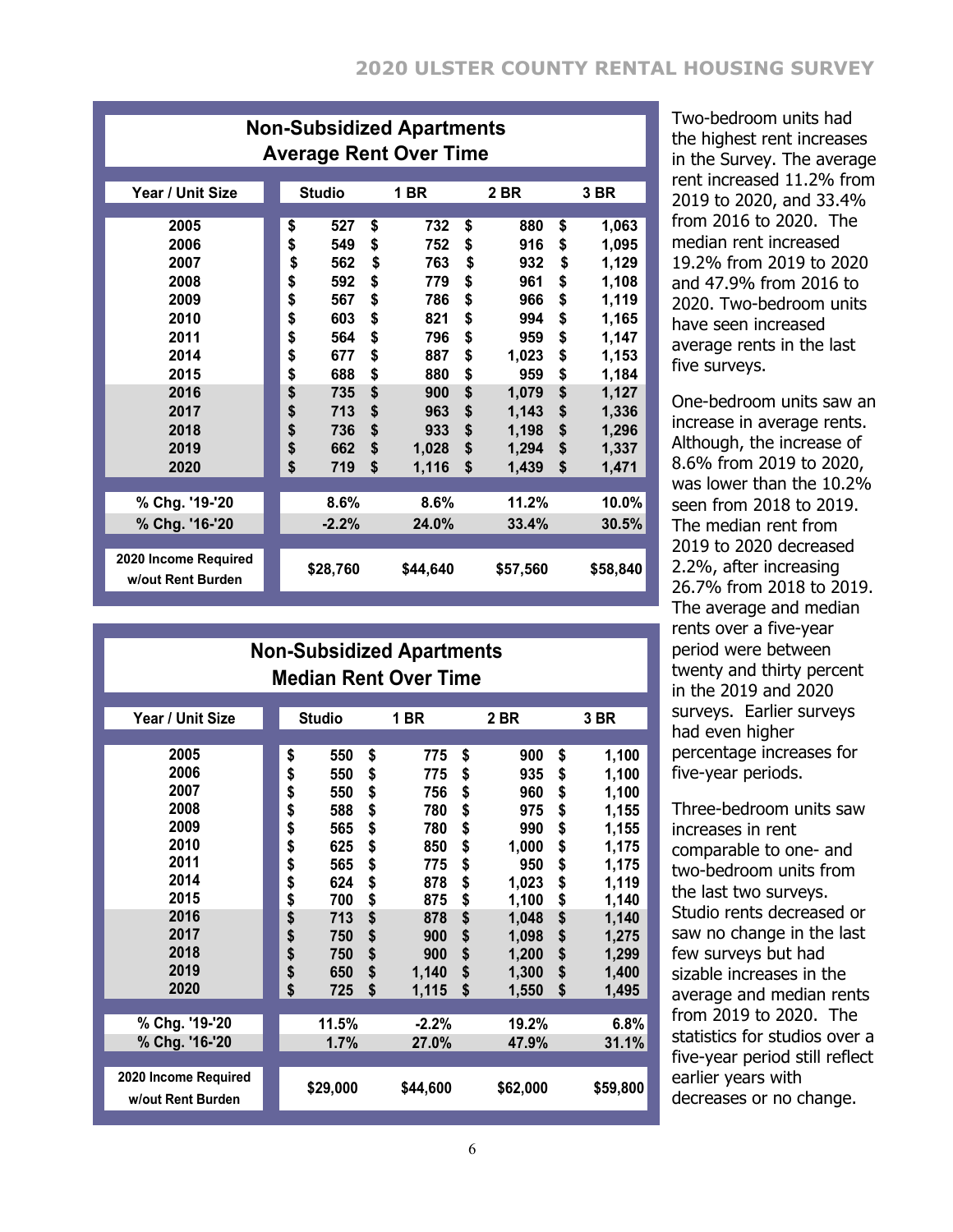The table below compares the 2020 US Dept. of Housing and Urban Dev. (HUD) Fair Market Rents (FMR) to the survey average and median rents for 2020. FMR are used in various government programs to calculate the subsidies for eligible low-income renters that will be paid to landlords.

|               | 2020 Comparison HUD Fair Market Rents/Survey Non-Subsidized Rents |            |    |           |          |                     |    |                    |      |                    |  |  |  |  |
|---------------|-------------------------------------------------------------------|------------|----|-----------|----------|---------------------|----|--------------------|------|--------------------|--|--|--|--|
|               |                                                                   |            |    |           |          |                     |    |                    |      |                    |  |  |  |  |
| Apt.Type      |                                                                   | <b>FMR</b> |    | Avg. Rent | \$ Diff. | % Diff.             |    | <b>Median Rent</b> |      | \$ Diff. % Diff.   |  |  |  |  |
|               |                                                                   |            |    |           |          |                     |    |                    |      |                    |  |  |  |  |
| <b>Studio</b> | \$                                                                | 792        | \$ | 719       | \$73     | 10.2%               | \$ | 725                | \$67 | 9.2%               |  |  |  |  |
| <b>1 BR</b>   | S                                                                 | 967        | \$ | 1,116     |          | $-$149 -13.4%$      | \$ | 1,115              |      | $-$148 -13.3%$     |  |  |  |  |
| 2 BR          | S                                                                 | 1,215      | \$ | 1,439     |          | $-$ \$224 $-$ 15.6% | \$ | 1,550              |      | $-$ \$335 $-21.6%$ |  |  |  |  |
| 3 BR          |                                                                   | 1,563      | \$ | 1,471     | \$92     | 6.3%                | \$ | 1,495              | \$68 | 4.5%               |  |  |  |  |

One- and two-bedroom units appear to have the strongest demand in relation to the supply of rental housing. Average and median rents for these types of units are higher than the FMR, and significantly so. Studio and three-bedroom units have average and median rents less than the FMR in the non-subsidized sample.

| <b>2020 Non-Subsidized Apartments</b><br><b>Vacant Units by Municipality</b>                                                                                     |                                                       |                                                                 |                                                                                                    |                                                                                                                                                             |                                                |                                                                          |                                                                                        |  |  |  |  |  |
|------------------------------------------------------------------------------------------------------------------------------------------------------------------|-------------------------------------------------------|-----------------------------------------------------------------|----------------------------------------------------------------------------------------------------|-------------------------------------------------------------------------------------------------------------------------------------------------------------|------------------------------------------------|--------------------------------------------------------------------------|----------------------------------------------------------------------------------------|--|--|--|--|--|
| <b>Municipality</b>                                                                                                                                              | # Units $#$ Vac.                                      |                                                                 | $%$ Vac.                                                                                           | <b>Municipality</b>                                                                                                                                         | # Units # Vac.                                 |                                                                          | $%$ Vac.                                                                               |  |  |  |  |  |
| <b>Ellenville</b><br><b>Esopus</b><br><b>Gardiner</b><br><b>Hurley</b><br>Kingston (C)<br>Lloyd<br><b>Marbletown</b><br>Marlborough<br><b>New Paltz</b><br>Olive | 56<br>0<br>4<br>4<br>308<br>143<br>0<br>27<br>90<br>0 | $\bf{0}$<br>$\bf{0}$<br>$\bf{0}$<br>9<br>1<br>$\mathbf{0}$<br>3 | $0.00\%$<br>$\sim$<br>$0.00\%$<br>$0.00\%$<br>2.92%<br>0.70%<br>$\sim$<br>$0.00\%$<br>3.33%<br>--- | <b>Plattekill</b><br><b>Rochester</b><br>Rosendale<br><b>Saugerties</b><br><b>Shandaken</b><br>Shawangunk<br><b>Ulster</b><br>Wawarsing<br><b>Woodstock</b> | 88<br>0<br>U<br>126<br>5<br>12<br>0<br>7<br>16 | $\bf{0}$<br>---<br>---<br>3<br>0<br>$\bf{0}$<br>---<br>0<br>$\mathbf{0}$ | $0.00\%$<br>---<br>---<br>2.38%<br>$0.00\%$<br>$0.00\%$<br>---<br>$0.00\%$<br>$0.00\%$ |  |  |  |  |  |
|                                                                                                                                                                  |                                                       |                                                                 |                                                                                                    | 16 Vacant Units/886 Units in Sample = Vacancy Rate of 1.81%                                                                                                 |                                                |                                                                          |                                                                                        |  |  |  |  |  |

The table above shows vacancy data for surveyed Non-Subsidized Housing for 2020.

The 2020 Vacancy Rate, for Non-Subsidized Housing responding to the survey is 1.81% with 16 units vacant at the time of the Survey.

The sample vacancy rate for the entire county had been rising over several years from 2.36% in 2016, 2.65% in 2017, 3.16% in 2018 and 3.51% in 2019. The 2020 vacancy rate is at a level comparable to that seen in 2006 and 2007.

Housing professionals recognize a vacancy rate of 5% as an indicator of an optimally functioning rental housing market. A lower than average vacancy rate restricts tenant choice and mobility and gives landlords significant pricing power.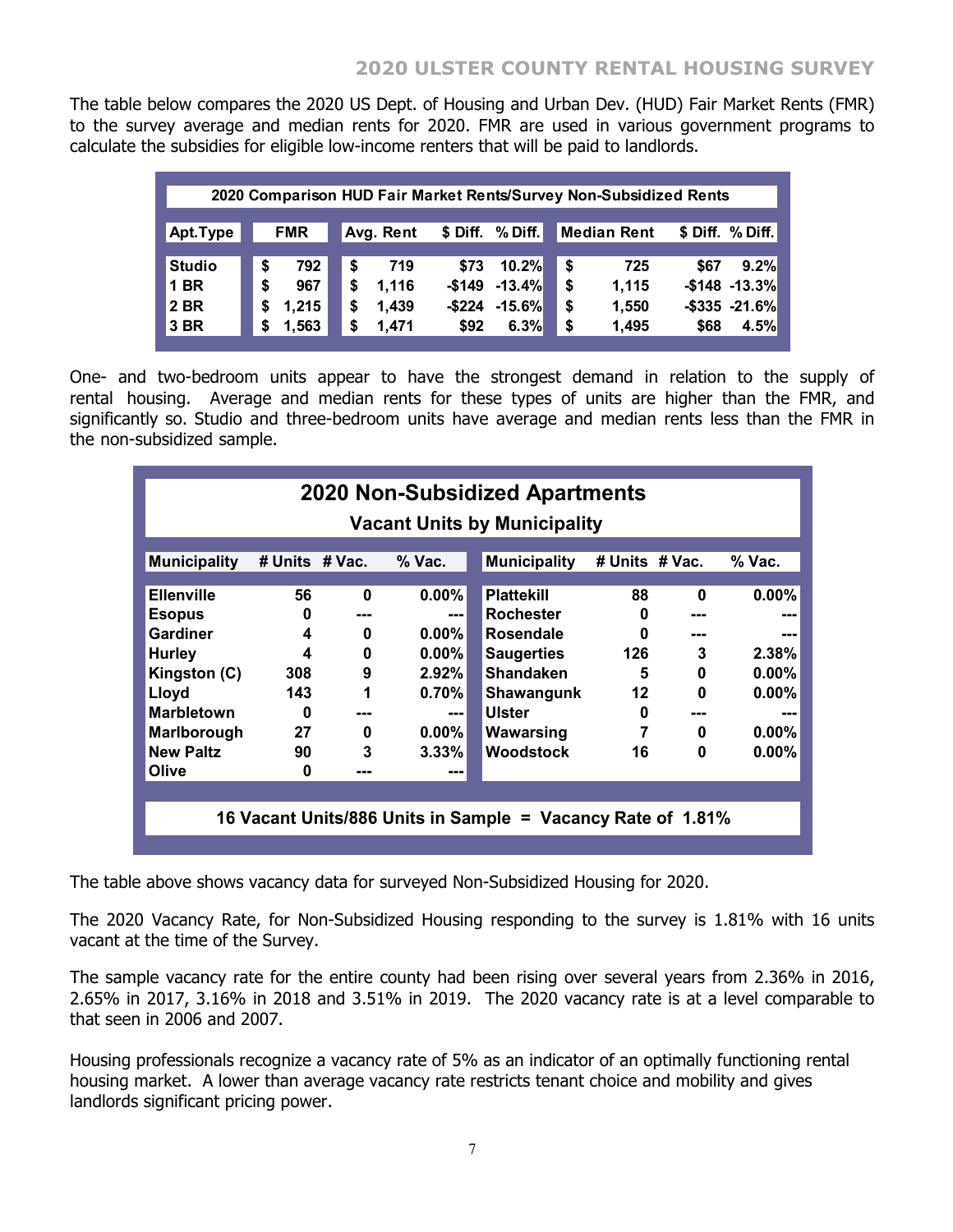

# **Vacancy Rate Over Time Non‐Subsidized Housing**

The Survey's county-wide vacancy rate decreased in 2020, reflecting a vacancy rates seen before 2008. Of note, the vacancy rate for the sampled properties from New Paltz was 3.33%. Usually no vacancies from New Paltz are reported, and occasionally, only one. The pandemic likely created vacancies in New Paltz as students left the SUNY campus early.

Additional data on rental vacancy is available from the **American Community Survey** (ACS), this ongoing survey from the U.S. Census Bureau collects sample data every year. The ACS results are published as one and five-year estimates. One-year estimates are the most variable, but allow for yearto-year comparisons. Five-year estimates offer statistics with smaller margins of error.

For the 2015-2019 ACS Five-Year Estimate, rental vacancy rate in Ulster County was 3.8%. In the preceding five-year period, the 2010-2014 ACS Five-Year Estimate had a 7.0% rental vacancy rate.

The **2010 U.S. Decennial Census** reported a rental vacancy rate of 7.9% for Ulster County. It should be noted that the Decennial Census is a physical count of the population and housing units in the United States and not a statistical sample.

All vacancy rates referred to in this report are market vacancies, not economic vacancies. The market vacancy rate is the number of units available for rent divided by the total number of rentable units. An economic vacancy is usually characterized as a unit that is not available for rent. Examples of economic vacancies are model units, manager units, units being readied for occupancy, units being used for storage, units being renovated or any unit that is not rentable in its current condition. The ACS and Decennial Census vacancy statistics include rental units that are vacant but not available for rent. This would be one reason ACS and Decennial Census vacancy rates are larger than the ones found in the Ulster County Rental Survey.

Differences between market vacancy rates and economic vacancy rates can vary widely. As the focus of this report is the availability and affordability of rental housing from a consumer perspective, market vacancy rate is the vacancy rate provided.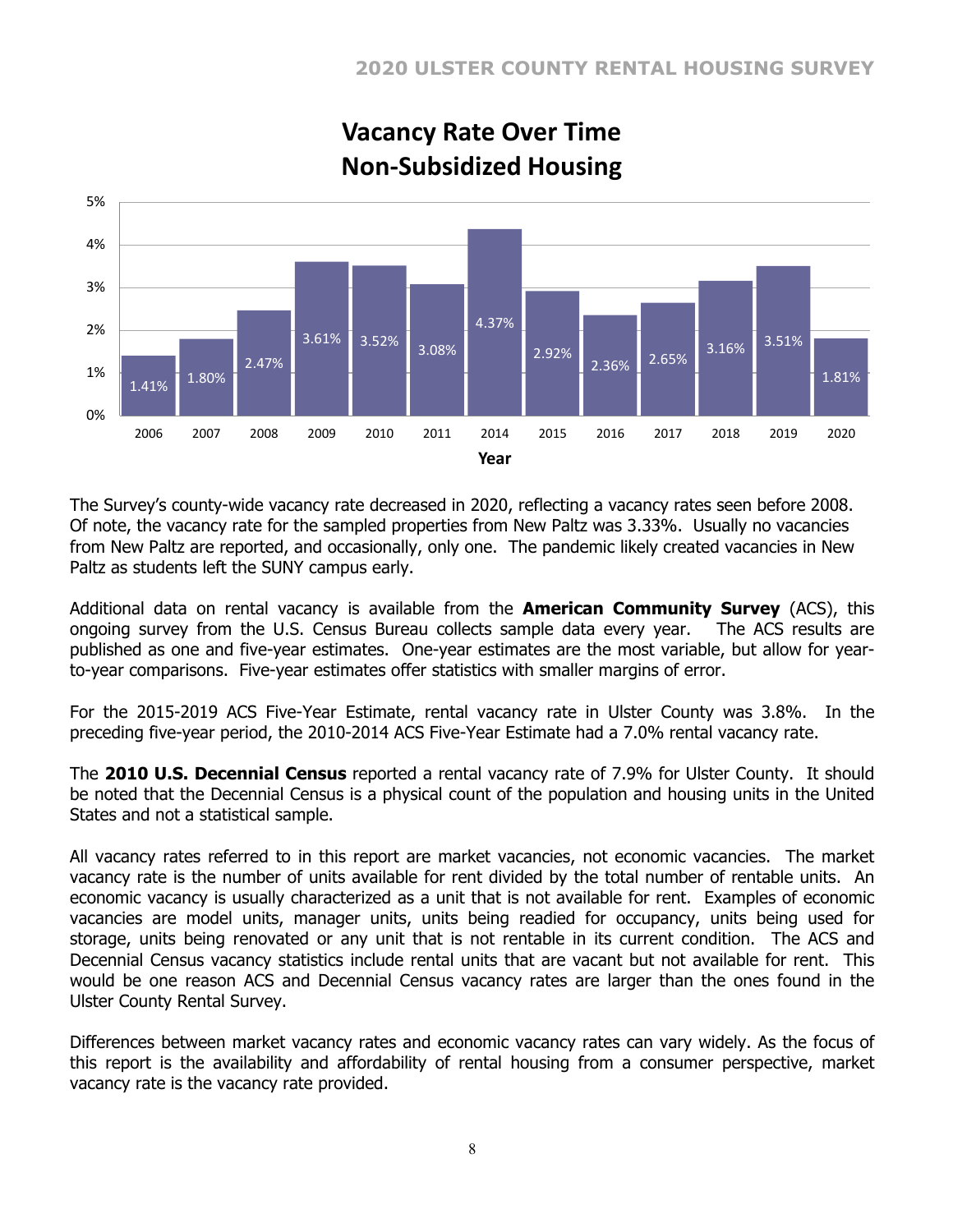# **Advertised Rental Housing**

**Advertised Rental Housing** is any unit available for rent at the time that the survey was taken. Advertised Rental Housing may be apartments, mobile homes, row houses or single-family detached houses. The information contained in the Advertised Rental Housing section is compiled from the **Ulster County Apartment Listings posted by RUPCO, print and online editions of Hudson Valley One, and Craigslist.org Hudson Valley section for apartments and housing rentals**.

For 2020, data collected over the course of ten months from rental listings were used. **Advertised Rental Housing** figures for 2020 are from January through October of 2020 and were screened to eliminate duplicate listings.

The sample size for Advertised Rental Housing for 2020 is 180 units, an increase from the 2019 sample of 269 units.

The percentage of studio and two-bedroom units increased from 2019 to 2020. The percentage of one- and three-bedroom units in the advertised sample decreased during this period. For 2020, onebedroom units are 31.1% of the sample for **Advertised Rental Housing.** This is the lowest since one-bedroom units were 26.7% of the 2008-2009 advertised sample. The economic downturn during both time periods could have led to fewer one-bedroom units being advertised for rent.

Ellenville's share of **Advertised Rental Housing** continued to increase. Going from 4.7% in 2018 to 11.2% in 2019, and then to 17.8% in 2020. From 2019 to 2020, Kingston's share stayed roughly the same. Lloyd's share increased from 8.2% in 2019 to 13.3% in 2020. The share for Saugerties decreased from 11.9% in 2019 to 6.7% in 2020. Overall, the advertised rental sample has a third fewer units in 2020 than in 2019.

| 2020 Advertised Rental Housing<br><b>Distribution by Municipality/Unit Size</b> |               |                |                         |              |                |            |  |  |  |  |  |  |
|---------------------------------------------------------------------------------|---------------|----------------|-------------------------|--------------|----------------|------------|--|--|--|--|--|--|
| <b>Municipality</b>                                                             | <b>Studio</b> | 1 BR           | 2 BR                    | 3 BR         | <b>Total</b>   | % of Total |  |  |  |  |  |  |
| <b>Ellenville</b>                                                               | $\mathbf{2}$  | 6              | 12                      | 12           | 32             | 17.8%      |  |  |  |  |  |  |
| <b>Esopus</b>                                                                   |               | 5              | 3                       |              | 8              | 4.4%       |  |  |  |  |  |  |
| Gardiner                                                                        |               | 1              |                         | 1            | $\overline{2}$ | 1.1%       |  |  |  |  |  |  |
| <b>Hurley</b>                                                                   |               |                | 1                       |              | 1              | 0.6%       |  |  |  |  |  |  |
| Kingston (C)                                                                    | 6             | 11             | 14                      | 13           | 44             | 24.4%      |  |  |  |  |  |  |
| Lloyd                                                                           | 6             | 8              | 8                       | $\mathbf{2}$ | 24             | 13.3%      |  |  |  |  |  |  |
| <b>Marbletown</b>                                                               |               | $\overline{2}$ | 1                       |              | 3              | 1.7%       |  |  |  |  |  |  |
| Marlborough                                                                     | 1             | 1              | 3                       |              | 5              | 2.8%       |  |  |  |  |  |  |
| <b>New Paltz</b>                                                                | 4             | 6              | $\overline{2}$          | $\mathbf{2}$ | 14             | 7.8%       |  |  |  |  |  |  |
| Olive                                                                           |               | 1              | $\overline{2}$          | 1            | 4              | 2.2%       |  |  |  |  |  |  |
| <b>Plattekill</b>                                                               |               | 3              | $\overline{\mathbf{4}}$ |              | 7              | 3.9%       |  |  |  |  |  |  |
| <b>Rochester</b>                                                                |               |                | $\overline{2}$          | 1            | 3              | 1.7%       |  |  |  |  |  |  |
| <b>Rosendale</b>                                                                | $\mathbf{2}$  | $\mathbf 2$    | 1                       |              | 5              | 2.8%       |  |  |  |  |  |  |
| <b>Saugerties</b>                                                               |               | 4              | 7                       | 1            | 12             | 6.7%       |  |  |  |  |  |  |
| <b>Shandaken</b>                                                                |               |                |                         |              | 0              | 0.0%       |  |  |  |  |  |  |
| Shawangunk                                                                      |               | $\mathbf 2$    | 1                       | 1            | 4              | 2.2%       |  |  |  |  |  |  |
| <b>Ulster</b>                                                                   |               | 1              | 3                       | 1            | 5              | 2.8%       |  |  |  |  |  |  |
| Wawarsing                                                                       |               | 1              | $\overline{2}$          |              | 3              | 1.7%       |  |  |  |  |  |  |
| Woodstock                                                                       | $\mathbf{2}$  | $\mathbf 2$    |                         |              | 4              | 2.2%       |  |  |  |  |  |  |
| <b>County Total</b>                                                             | 23            | 56             | 66                      | 35           | 180            | 100%       |  |  |  |  |  |  |
| % of Total                                                                      |               |                | 12.8% 31.1% 36.7% 19.4% |              | 100%           |            |  |  |  |  |  |  |

The table on the next page gives the average and median rents for **Advertised Rental Housing**, with data categorized by municipality and bedroom count.

The sample size may preclude conclusions for some municipalities. Average rents were calculated without regard to the number or type of utilities included in the rental amount.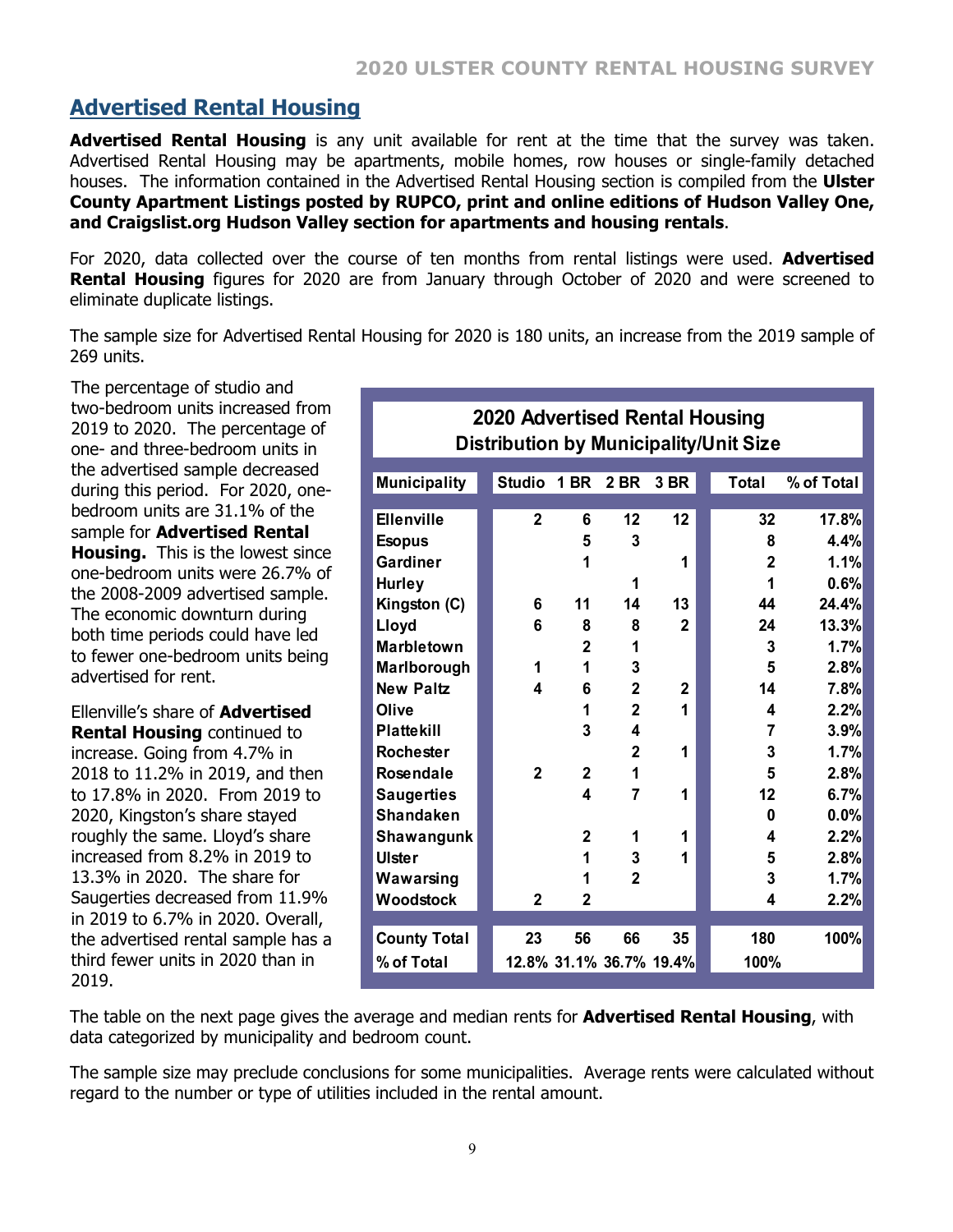| <b>Advertised Apartments</b><br>2020 Average and Median Rent by Municipality / Unit Size                                                                                                                                                                                         |                                                                                             |                                                                                                                                                        |                                                                                                                                                                                                                                                                                                                                   |                                                                                                                                                                                                                                                                                                                                                                                  |                                                                                                                                                                                                                                      |  |  |  |  |  |  |  |  |
|----------------------------------------------------------------------------------------------------------------------------------------------------------------------------------------------------------------------------------------------------------------------------------|---------------------------------------------------------------------------------------------|--------------------------------------------------------------------------------------------------------------------------------------------------------|-----------------------------------------------------------------------------------------------------------------------------------------------------------------------------------------------------------------------------------------------------------------------------------------------------------------------------------|----------------------------------------------------------------------------------------------------------------------------------------------------------------------------------------------------------------------------------------------------------------------------------------------------------------------------------------------------------------------------------|--------------------------------------------------------------------------------------------------------------------------------------------------------------------------------------------------------------------------------------|--|--|--|--|--|--|--|--|
| <b>Municipality</b>                                                                                                                                                                                                                                                              | # Units                                                                                     | <b>Studios</b><br>Median<br>Avg                                                                                                                        | 1 BR<br>Median<br>Avg                                                                                                                                                                                                                                                                                                             | 2 BR<br>Median<br>Avg                                                                                                                                                                                                                                                                                                                                                            | 3 BR<br>Median<br>Avg                                                                                                                                                                                                                |  |  |  |  |  |  |  |  |
| Ellenville<br><b>Esopus</b><br>Gardiner<br><b>Hurley</b><br>Kingston (C)<br>Lloyd<br><b>Marbletown</b><br>Marlborough<br><b>New Paltz</b><br>Olive<br><b>Plattekill</b><br><b>Rochester</b><br>Rosendale<br><b>Saugerties</b><br><b>Shandaken</b><br>Shawangunk<br><b>Ulster</b> | 32<br>8<br>$\mathbf 2$<br>1<br>44<br>24<br>3<br>5<br>14<br>4<br>7<br>3<br>5<br>12<br>0<br>4 | \$<br>\$<br>738<br>738<br>828<br>738<br>\$<br>\$<br>854<br>\$<br>\$<br>913<br>775<br>\$<br>775<br>\$<br>\$1.013<br>\$<br>975<br>\$<br>798<br>\$<br>798 | \$<br>868<br>\$<br>850<br>\$<br>1,155<br>1,138<br>\$<br>885<br>885<br>\$<br>S<br>\$1.070<br>\$1.050<br>\$1.095<br>\$1,075<br>1,038<br>\$1.038<br>S<br>800<br>800<br>S<br>S<br>\$1.200<br>1.200<br>\$<br>1,450<br>\$<br>1.450<br>\$<br>\$<br>893<br>900<br>\$<br>\$1,100<br>\$1,100<br>\$1,119<br>\$1,088<br>\$<br>850<br>850<br>S | \$1,138<br>\$1,088<br>\$1,517<br>\$1,550<br>1.500<br>\$<br>\$1.500<br>1.316<br>1.350<br>\$<br>s.<br>1,342<br>1.350<br>\$<br>\$<br>900<br>900<br>\$<br>\$<br>1.200<br>1.200<br>\$<br>\$<br>1.400<br>1,400<br>\$<br>\$<br>1,075<br>\$1,075<br>\$<br>\$<br>1,069<br>\$1,075<br>1,200<br>1.200<br>\$<br>\$<br>1,400<br>1,400<br>\$<br>\$<br>\$1,207<br>\$1,250<br>\$1.250<br>\$1.250 | \$1,329<br>\$1,325<br>\$1,450<br>\$1,450<br>\$<br>1.480<br>\$1,475<br>\$1,675<br>\$1,650<br>\$<br>1.500<br>\$1,400<br>1,600<br>\$<br>\$1,600<br>\$1,200<br>\$1,200<br>\$1,500<br>\$1,500<br>\$<br>1.600<br>1.600<br>s.<br>800<br>800 |  |  |  |  |  |  |  |  |
| Wawarsing<br>Woodstock<br><b>Ulster County</b>                                                                                                                                                                                                                                   | 5<br>3<br>4<br>180                                                                          | 938<br>\$<br>\$<br>938<br>\$<br>863<br>825<br>\$                                                                                                       | \$<br>1,150<br>1,150<br>\$<br>750<br>750<br>\$<br>S<br>973<br>973<br>\$<br>\$<br>\$1,050<br>\$1,030                                                                                                                                                                                                                               | \$1,197<br>\$1.140<br>\$1,138<br>\$1,138<br>\$1,233<br>\$1,250                                                                                                                                                                                                                                                                                                                   | \$<br>\$<br>\$1,420<br>\$1,450                                                                                                                                                                                                       |  |  |  |  |  |  |  |  |

|                                       | <b>Advertised Apartments</b><br><b>Average and Median Rent Over Time</b> |               |    |            |      |               |          |            |          |               |  |    |          |      |               |
|---------------------------------------|--------------------------------------------------------------------------|---------------|----|------------|------|---------------|----------|------------|----------|---------------|--|----|----------|------|---------------|
| <b>Unit Size</b>                      | <b>Studio</b>                                                            |               |    |            | 1 BR |               |          | 2 BR       |          |               |  |    |          | 3 BR |               |
| Year                                  | Avg.                                                                     | <b>Median</b> |    | Avg.       |      | <b>Median</b> |          | Avg.       |          | <b>Median</b> |  |    | Avg.     |      | <b>Median</b> |
| 2005                                  | \$<br>552                                                                | \$<br>575     | \$ | 621        | \$   | 650           | \$       | 751        | Ŝ        | 750           |  | \$ | 1.030    | \$   | 1,050         |
| 2006                                  | \$<br>530                                                                | 530<br>\$     | \$ | 665        | \$   | 680           | \$       | 939        | \$       | 850           |  | \$ | 1,100    | \$   | 1,175         |
| 2007                                  |                                                                          | 625           |    |            |      | 700           |          |            |          |               |  |    |          |      |               |
| 2008                                  | \$<br>625<br>508                                                         | \$<br>513     | \$ | 695<br>713 | \$   | 750           | \$<br>\$ | 843<br>857 | \$<br>\$ | 850<br>850    |  | \$ | 1.074    | \$   | 1,090         |
|                                       | \$                                                                       | \$            | \$ |            | \$   |               |          |            |          |               |  | \$ | 1.101    | \$   | 1,100         |
| 2009                                  | \$<br>578                                                                | \$<br>575     | \$ | 724        | \$   | 700           | \$       | 857        | \$       | 850           |  | \$ | 1.054    | \$   | 1,000         |
| 2010                                  | \$<br>572                                                                | \$<br>550     | \$ | 743        | \$   | 750           | \$       | 886        | \$       | 875           |  | \$ | 1.071    | \$   | 1.100         |
| 2011                                  | \$<br>591                                                                | \$<br>563     | \$ | 726        | \$   | 725           | \$       | 885        | \$       | 875           |  | \$ | 1,074    | \$   | 1,100         |
| 2014                                  | \$<br>752                                                                | \$<br>743     | \$ | 871        | \$   | 850           | \$       | 949        | \$       | 850           |  | \$ | 1.203    | \$   | 1,200         |
| 2015                                  | \$<br>795                                                                | 775<br>\$     | \$ | 896        | \$   | 850           | \$       | 1.095      | \$       | 1.050         |  | \$ | 1.334    | \$   | 1.300         |
| 2016                                  | \$<br>707                                                                | \$<br>725     | \$ | 837        | \$   | 825           | \$       | 1.034      | \$       | 975           |  | \$ | 1,240    | \$   | 1,200         |
| 2017                                  | \$<br>810                                                                | \$<br>800     | \$ | 889        | \$   | 895           | \$       | 1.107      | \$       | 1.100         |  | \$ | 1.349    | \$   | 1.313         |
| 2018                                  | \$<br>794                                                                | \$<br>750     | \$ | 908        | \$   | 900           | \$       | 1,176      | \$       | 1,150         |  | \$ | 1,443    | \$   | 1,400         |
| 2019                                  | \$<br>786                                                                | \$<br>800     | \$ | 950        | \$   | 950           | \$       | 1.154      | \$       | 1,175         |  | \$ | 1.427    | \$   | 1,425         |
| 2020                                  | \$<br>863                                                                | 825<br>\$     | \$ | 1,050      | \$   | 1,030         | \$       | 1,233      | \$       | 1,250         |  | \$ | 1,420    | \$   | 1,450         |
| % Chg. '19 - '20                      | 9.8%                                                                     | 3.1%          |    | 10.5%      |      | 8.4%          |          | 6.8%       |          | 6.4%          |  |    | $-0.5%$  |      | 1.8%          |
|                                       |                                                                          |               |    |            |      |               |          |            |          |               |  |    |          |      |               |
| % Chg. '16 - '20                      | 22.1%                                                                    | 13.8%         |    | 25.4%      |      | 24.8%         |          | 19.2%      |          | 28.2%         |  |    | 14.5%    |      | 20.8%         |
| 2020 \$ Required<br>w/out Rent Burden | \$34,520                                                                 | \$33,000      |    | \$42,000   |      | \$41,200      |          | \$49,320   |          | \$50,000      |  |    | \$56,800 |      | \$58,000      |

For average and median rents from 2019 to 2020, the rate of increase for studio, one- and two-bedroom units was higher than the previous year. Over the preceding five years, the average and median rents for all unit types in the Advertised Sample saw significant increases.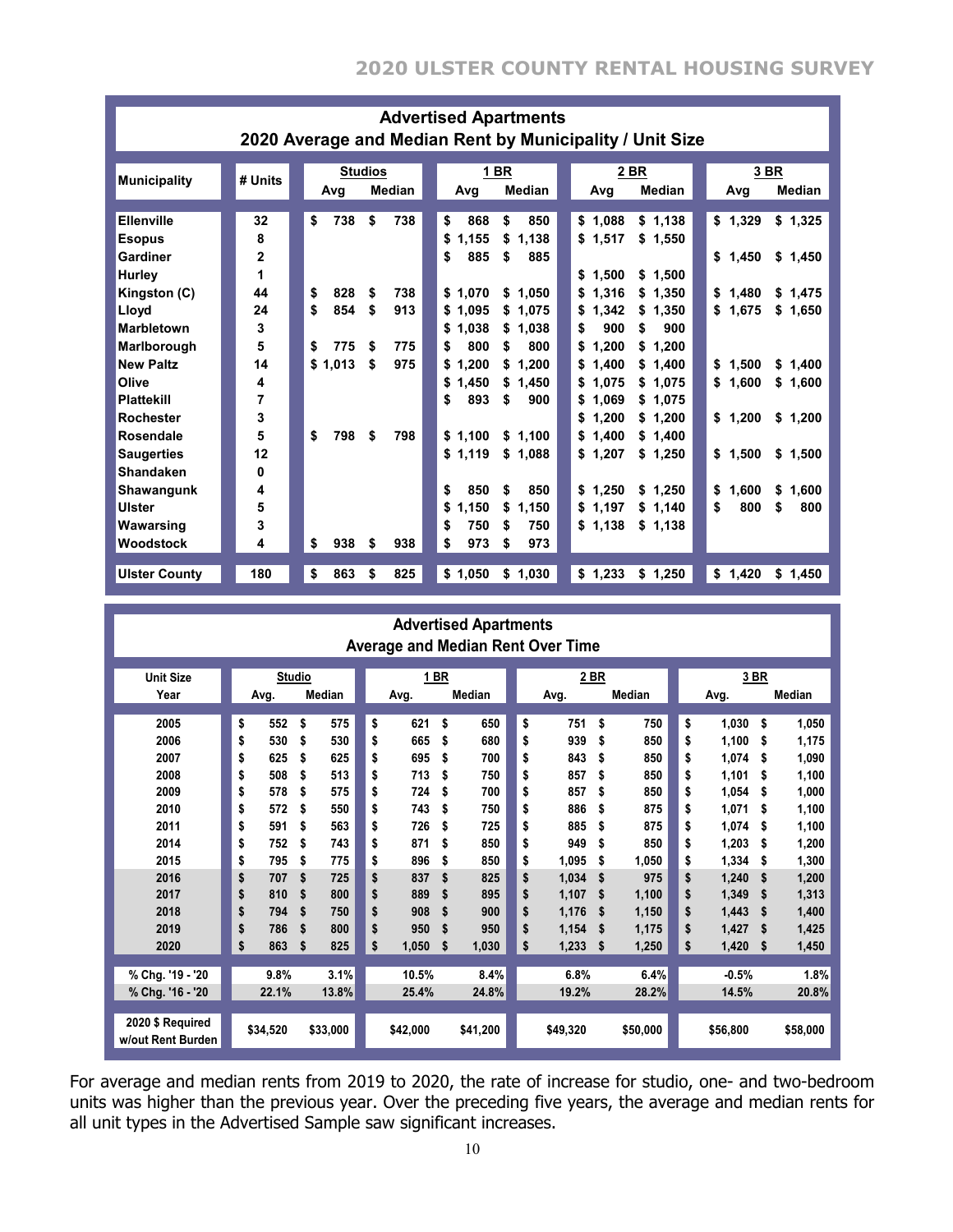## **Subsidized Housing**

**Subsidized Housing** is rental housing that receives the benefit from any of the various types of governmental support in the construction, purchase or rehabilitation of buildings that will house persons with income limitations. Rents are restricted by the income levels of the occupants.

| <b>Examples of Maximum Income Limits by Household Size</b><br><b>Ulster County, NY - 2020</b> |                |          |          |          |  |  |
|-----------------------------------------------------------------------------------------------|----------------|----------|----------|----------|--|--|
| Percentage of Area Median Income (AMI)<br><b>By Income Bands</b>                              |                |          |          |          |  |  |
|                                                                                               | <b>30% AMI</b> | 50% AMI  | 60% AMI  | 80% AMI  |  |  |
| 1 Person                                                                                      | \$17,580       | \$29,300 | \$35,160 | \$46,880 |  |  |
| 2 Person                                                                                      | \$20,100       | \$33,500 | \$40,200 | \$53,600 |  |  |
| 3 Person                                                                                      | \$22,620       | \$37,700 | \$45,240 | \$60,320 |  |  |
| 4 Person                                                                                      | \$25,110       | \$41,850 | \$50,220 | \$66,960 |  |  |
| 5 Person                                                                                      | \$27,120       | \$45,200 | \$54,240 | \$72,320 |  |  |
| 6 Person                                                                                      | \$29,130       | \$48,550 | \$58,260 | \$77,680 |  |  |

Source: United States Department of Housing and Urban Development

The table above shows maximum income limits for subsidized housing in Ulster County. These figures are based on the area's median family income (AMI) of **\$83,700 for Ulster County in 2020**. Many of the properties that participated in the survey have income limits of 50% or 60% AMI. Often, they will do both, setting aside units for households up to 50% AMI and others at 60% AMI. AMI is determined by the United States Department of Housing and Urban Development.

HUD's Income Limits and AMI data are available at: https://www.huduser.gov/portal/datasets/il.html

The response rate for the subsidized housing portion of the 2020 Rental Survey was 94.44%, with 34 responses for 36 different properties.

Of these 34 properties, there were 1,873 units with 1,201 one-bedroom, 313 two-bedroom, 113 threebedroom, and 12 four-bedroom and 5 five-bedroom and 229 studios.

Subsidized senior housing has minimum-age requirements of 55 or 62 years old, but often allows younger, disabled individuals. Because subsidized senior housing in Ulster County has waiting lists, it has become customary to apply ahead of time and new projects generally choose occupants via a lottery.

Subsidized housing complexes in the 2021 sample reported 28 vacancies. However, each housing complex with vacancies also reported having waiting lists. Apartment complexes in the City of Kingston, the Town of Lloyd and Town of Ulster have the largest waiting lists. One-bedroom units in these areas have waiting lists well over 100 people. Studio apartments in Kingston have over 100 people on waiting lists. Outside of these three urbanized areas, subsidized housing complexes also have waiting lists, but with fewer people. As soon as a subsidized apartment becomes available, it's occupied quickly.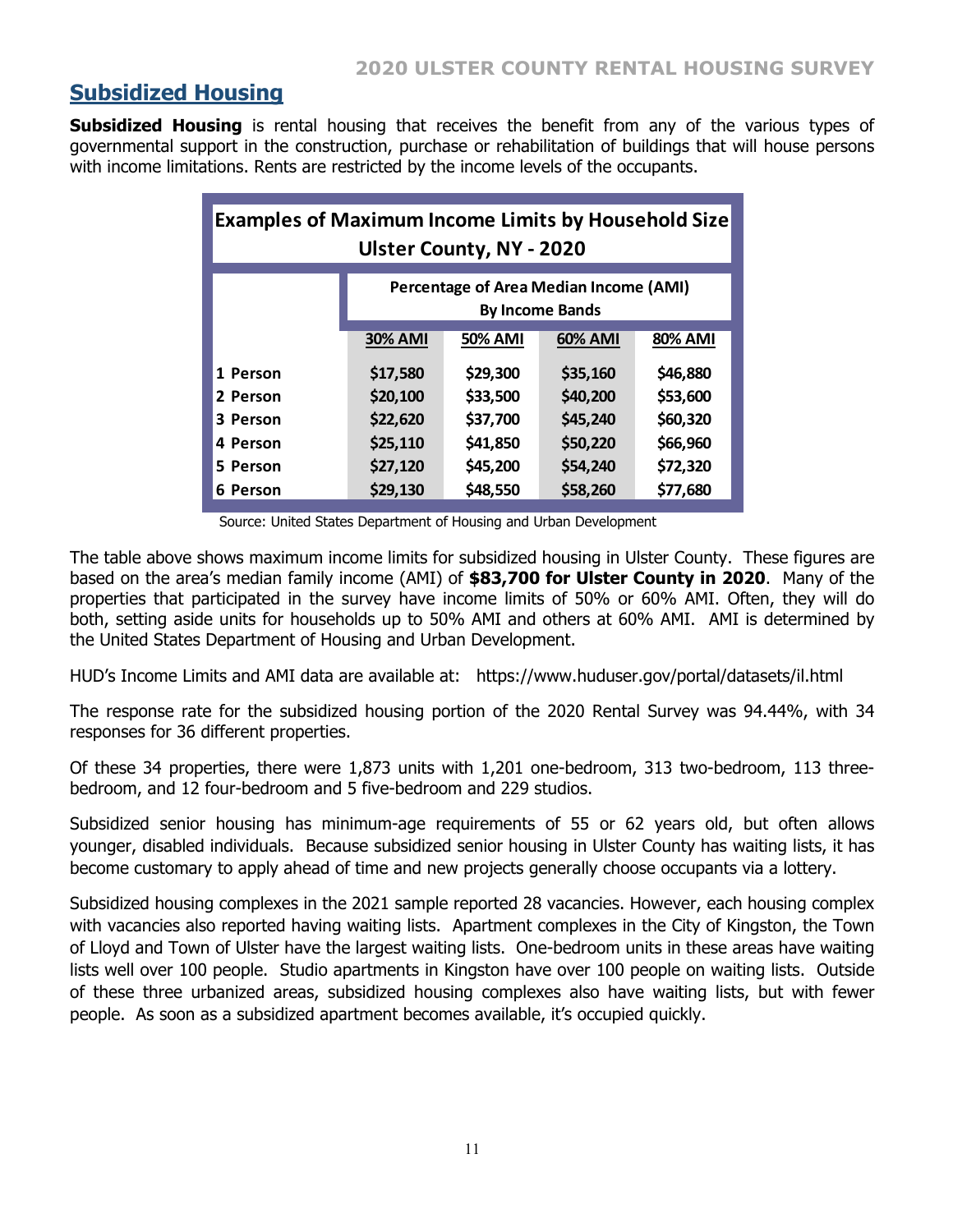### **Utilities: Non-Subsidized Units**

Six specific categories were chosen to present the data collected on utilities: cable, electricity, gas, heat, sewer and wifi. Respondents also had the option to write in utilities with water and hot water being the most common. The tables below compare data from the 2019 and 2020 surveys.

| <b>Heat and any Additional Utilities</b> |               |                                   |            |               |        |                                   |                |            |               |
|------------------------------------------|---------------|-----------------------------------|------------|---------------|--------|-----------------------------------|----------------|------------|---------------|
| 2019                                     |               |                                   |            |               | 2020   |                                   |                |            |               |
| 600 Rental Units                         |               |                                   |            |               |        | 275 Rental Units                  |                |            |               |
|                                          |               | <b>Rent Range</b><br>by Unit Type | Average    | <b>Median</b> |        | <b>Rent Range</b><br>by Unit Type |                | Average    | <b>Median</b> |
|                                          | <b>Lowest</b> | <b>Highest</b>                    |            |               |        | Lowest                            | <b>Highest</b> |            |               |
| Studio                                   | \$525         | \$950                             |            |               | Studio | \$600                             | \$925          |            |               |
| 1 Bdrm                                   | \$600         | \$1,250                           | \$1,106.29 | \$1,200.00    | 1 Bdrm | \$600                             | \$1,225        | \$1,005.98 | \$925.00      |
| 2 Bdrm                                   | \$766         | \$1,475                           |            |               | 2 Bdrm | \$850                             | \$1,450        |            |               |
| 3 Bdrm                                   | \$700         | \$1,800                           |            |               | 3 Bdrm | \$950                             | \$1,600        |            |               |

| <b>Heat, Gas and any Additional Utilities</b> |                                   |                |          |               |                                              |         |                |               |          |
|-----------------------------------------------|-----------------------------------|----------------|----------|---------------|----------------------------------------------|---------|----------------|---------------|----------|
| 2019                                          |                                   |                |          |               | 2020                                         |         |                |               |          |
| 161 Rental Units                              |                                   |                |          |               | 81 Rental Units                              |         |                |               |          |
|                                               | <b>Rent Range</b><br>by Unit Type |                | Average  | <b>Median</b> | <b>Rent Range</b><br>Average<br>by Unit Type |         |                | <b>Median</b> |          |
|                                               | <b>Lowest</b>                     | <b>Highest</b> |          |               |                                              | Lowest  | <b>Highest</b> |               |          |
| Studio                                        | \$525                             | \$950          |          |               | Studio                                       | \$650   | \$800          |               |          |
| 1 Bdrm                                        | \$625                             | \$1,200        | \$992.09 | \$1,000.00    | 1 Bdrm                                       | \$600   | \$1,225        | \$936.84      | \$894.00 |
| 2 Bdrm                                        | \$766                             | \$1,400        |          |               | 2 Bdrm                                       | \$875   | \$1,450        |               |          |
| 3 Bdrm                                        | \$700                             | \$1,800        |          |               | 3 Bdrm                                       | \$1,250 | \$1,500        |               |          |

| <b>No Utilities Reported</b> |               |                                   |            |               |                                   |                  |                |            |               |
|------------------------------|---------------|-----------------------------------|------------|---------------|-----------------------------------|------------------|----------------|------------|---------------|
| 2019                         |               |                                   |            |               | 2020                              |                  |                |            |               |
| 173 Rental Units             |               |                                   |            |               |                                   | 436 Rental Units |                |            |               |
|                              |               | <b>Rent Range</b><br>by Unit Type | Average    | <b>Median</b> | <b>Rent Range</b><br>by Unit Type |                  |                | Average    | <b>Median</b> |
|                              | <b>Lowest</b> | <b>Highest</b>                    |            |               |                                   | Lowest           | <b>Highest</b> |            |               |
| Studio                       | \$650         | \$650                             |            |               | Studio                            | \$950            | \$950          |            |               |
| 1 Bdrm                       | \$500         | \$1,320                           | \$1,307.92 | \$1,450.00    | 1 Bdrm                            | \$700            | \$1,425        | \$1,450.78 | \$1,425.00    |
| 2 Bdrm                       | \$750         | \$1,700                           |            |               | 2 Bdrm                            | \$300            | \$1,750        |            |               |
| 3 Bdrm                       | \$1,100       | \$1,350                           |            |               | 3 Bdrm                            | \$1,100          | \$2,300        |            |               |

The following websites have information on average utility costs by state: https://www.move.org/utility-bills-101/#Average\_Utility\_Costs\_by\_State https://www.rentcafe.com/blog/apartment-search-2/money/apartment-utilities-breakdown/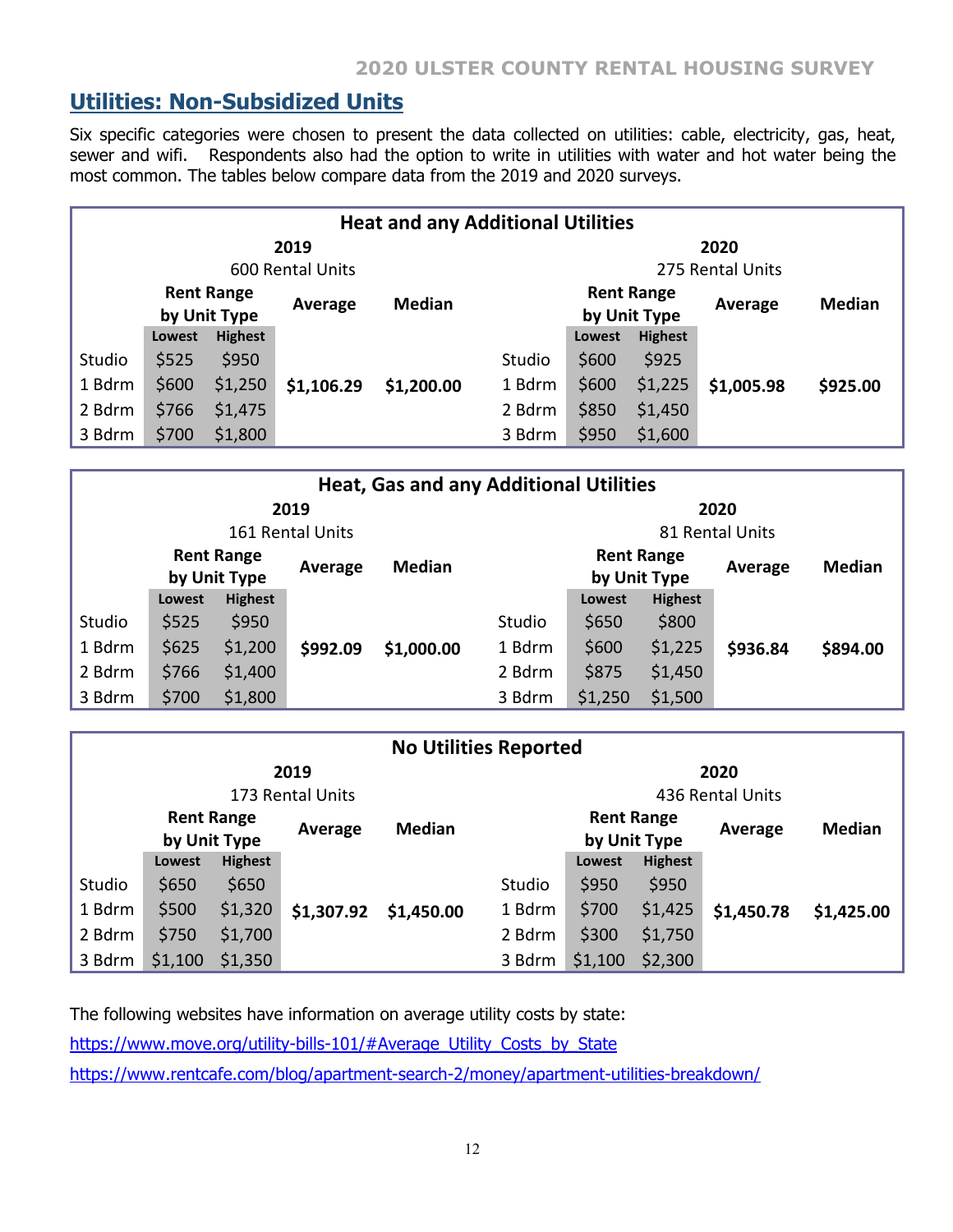## **Affordability**

Many Ulster County renters continue to be housing-cost burdened, paying more than thirty percent of their income for housing. According to the **2015-2019 American Community Survey** (ACS), 55.1% of Ulster County renters are housing-cost burdened. Of which, 30.0% are also categorized as severely burdened, paying more than half their income toward housing costs. The last comparable period from the 2010-2014 ACS had 54.2% of renters as cost burdened and 29.3% as severely burdened.

The percentage of household income used to pay rent in Ulster County continues to be among the highest in New York State. The percent of rent-burdened households runs from a low of 24.03% in Hamilton County to a high of 57.79% in Rockland County. Ulster County, at 52.85%, ranks  $6<sup>th</sup>$  highest out of all 62 counties in New York State. More than half of Ulster County's renters pay 30% or more of their income toward rent.

For severely burdened, paying more than 50% of gross income toward rent, the range is from a low of 14.12% in Herkimer County to a high of 34.08% in Tompkins County. Ulster County ranks  $6<sup>th</sup>$  in New York State, as 29.98% of Ulster County's renter households are severely burdened. Over a quarter of Ulster County's renters pay more than half of their income toward rent.

Nationwide, the percent burdened range from 35.72% in North Dakota to 52.49% in Florida. New York is  $4<sup>th</sup>$  with 49.20%. For severely burdened, Wyoming has the lowest percentage at 16.62% and California has the highest percentage at 26.62%, while New York is 3<sup>rd</sup> with 26.52%.

As a nation, 45.86% of the USA's renters are housing-cost burdened, and of this population, 22.87% of the country's renters pay more than half their income towards rent.

Most housing providers use HUD's 30% of income as a barometer for housing affordability. If more than this percentage of a household's income is spent on housing, the household is considered housing-cost burdened. Recent data released by the 2015-2019 ACS Five-Year Estimates, gives a current look at rental housing affordability in Ulster County, as shown in the table to the right.

Median household income for renters has risen significantly. According to the 2015-2019 ACS Five-Year Estimates, the estimated median income for renters was \$36,324. The next comparable period from the 2010-2014 ACS has a median income of \$32,212. This is an increase of 12.77%.

| Gross Rent as a Percentage of Household Income<br><b>Ulster County 2015-2019 ACS Five-Year Estimates</b> |          |            |  |  |  |  |
|----------------------------------------------------------------------------------------------------------|----------|------------|--|--|--|--|
|                                                                                                          |          |            |  |  |  |  |
|                                                                                                          | # Hholds | % of Total |  |  |  |  |
| Less than $10.0\%$                                                                                       | 537      | 2.5%       |  |  |  |  |
| 10.0 to $14.9%$                                                                                          | 1,561    | 6.2%       |  |  |  |  |
| 15.0 to 19.9 %                                                                                           | 2,083    | 9.2%       |  |  |  |  |
| 20.0 to 24.9 %                                                                                           | 2,619    | 11.3%      |  |  |  |  |
| 25.0 to 29.9 %                                                                                           | 1,902    | 7.9%       |  |  |  |  |
| 30.0 to 34.9 %                                                                                           | 1,732    | 9.7%       |  |  |  |  |
| 35.0 to 39.9 %                                                                                           | 1,657    | 6.7%       |  |  |  |  |
| 40.0 to 49.9 %                                                                                           | 1,642    | 8.4%       |  |  |  |  |
| 50.0 % or more                                                                                           | 6,596    | 30.2%      |  |  |  |  |
| Not computed                                                                                             | 1,670    | 7.7%       |  |  |  |  |
| <b>Total Renter Households</b>                                                                           | 21,999   | 100.0%     |  |  |  |  |
|                                                                                                          |          |            |  |  |  |  |
| Housing Cost Burdened (30% + >)                                                                          | 11,627   | 55.1%      |  |  |  |  |
| Severely Cost Burdened (50% + >)                                                                         | 6,596    | 30.0%      |  |  |  |  |

# **Gross Rent as a Percentage of Household Income**